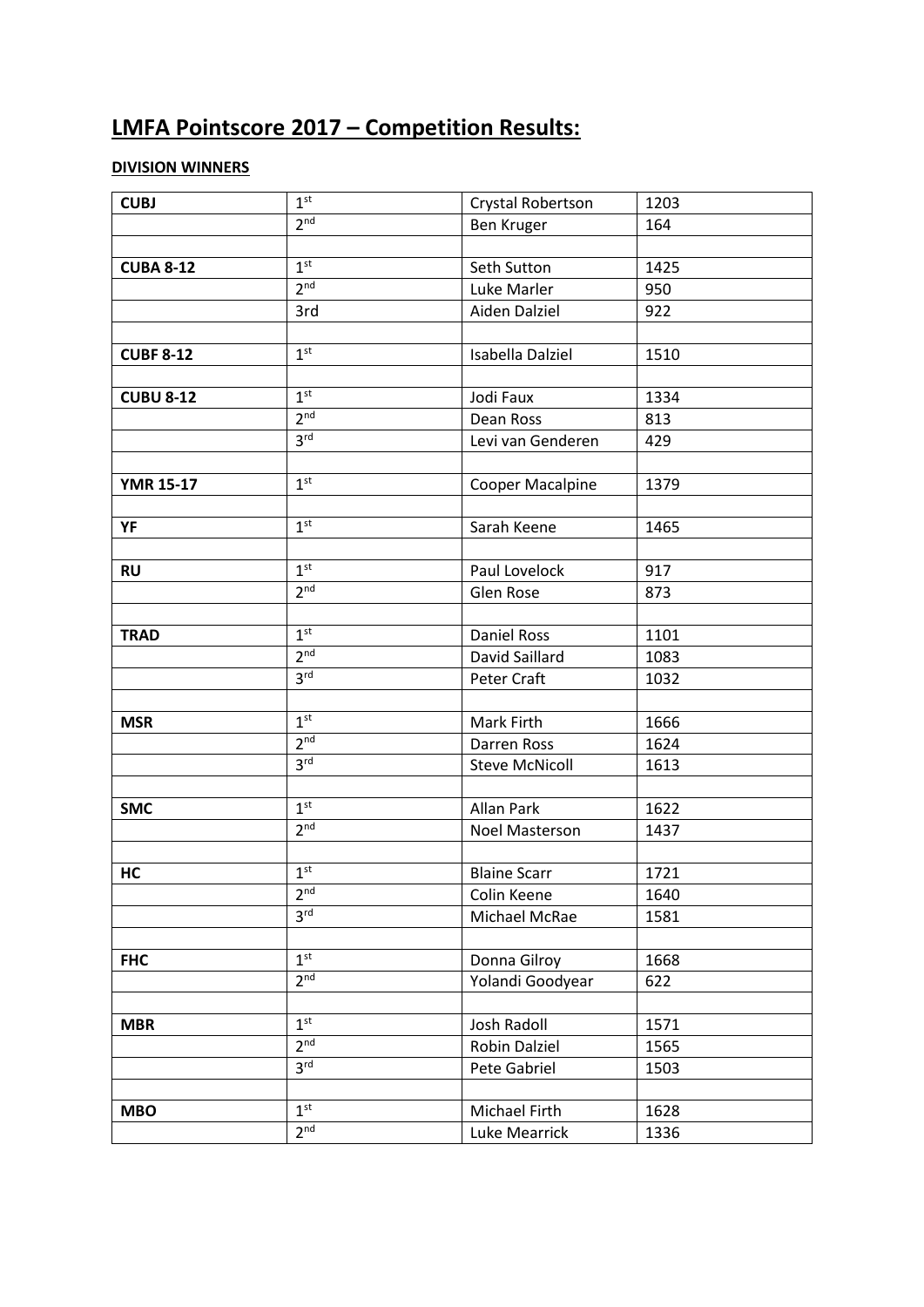## **Twilight Competition**

| Twilight 2017 | $1st$ – Orange / Green / Yellow Peg | Mick McRae     |  |  |  |
|---------------|-------------------------------------|----------------|--|--|--|
|               | $1st$ – White / Red / Blue          | David Saillard |  |  |  |

#### **Perpetual Trophies**

| Cub Female Champion:      | Isabella Dalziel    | 1510 |
|---------------------------|---------------------|------|
| Cub Male Champion:        | Seth Sutton         | 1425 |
| Youth Female Champion:    | Sarah Keene         | 1465 |
| Youth Male Champion:      | Cooper Macalpine    | 1379 |
| Senior Male Champion:     | <b>Blaine Scarr</b> | 1737 |
| Senior Female Champion:   | Donna Gilroy        | 1668 |
| Club Shooter of the Year: | Colin Keene         | 4384 |
| Club Member of the Year:  | David Saillard      |      |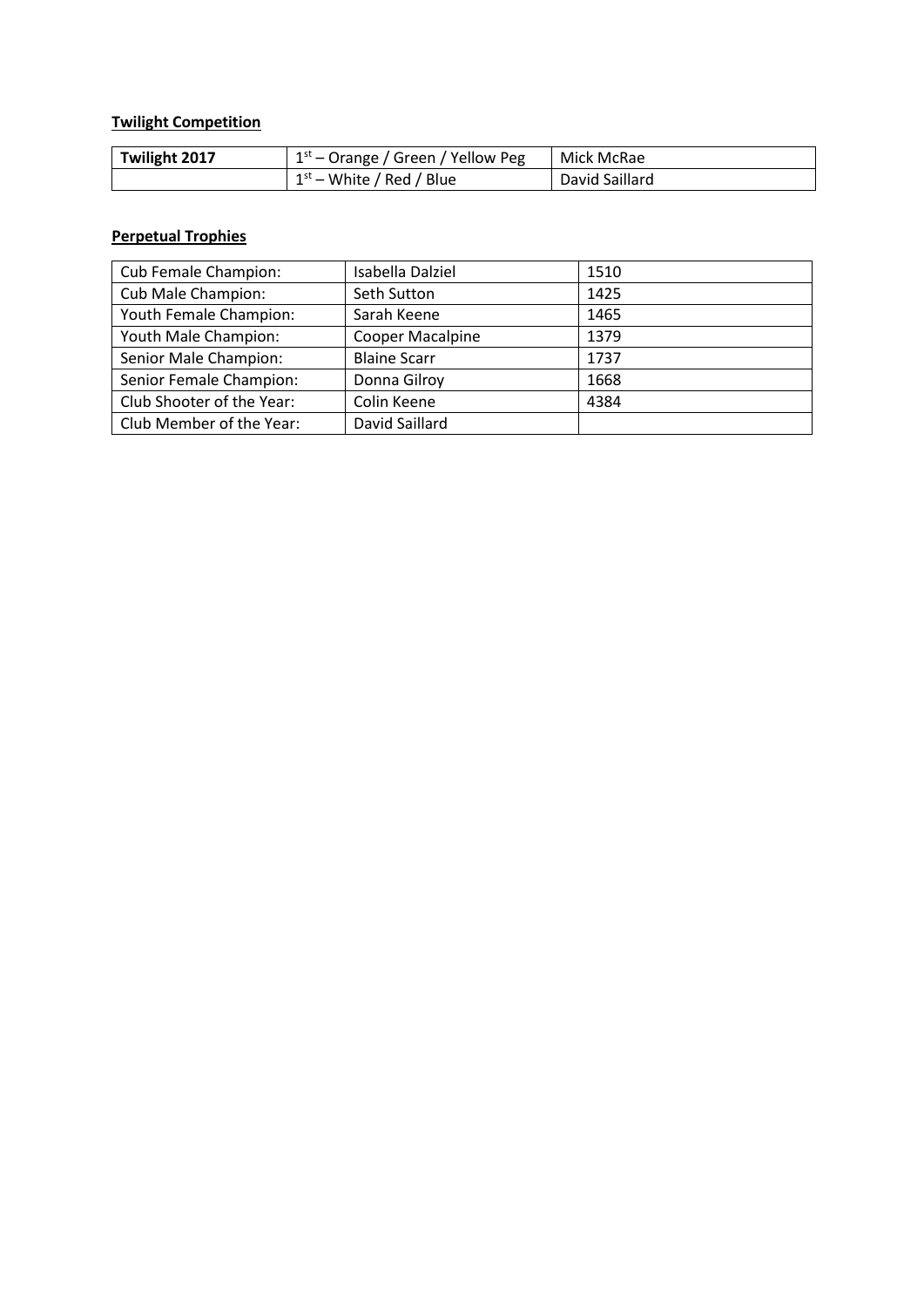## Results Collated by Division - SUMMARY OF TOTALS Pointscore 2017

**Minimum 6 scoresheets submissions to qualify QUALIFIED competitors ranked above NON-QUALIFIED Results calculated as Aggregate of Top 6 scores**

| <b>CUBJ</b> |                          | <b>Aggregate</b> | (Average) | (Strike Rate) |                 |    |               |
|-------------|--------------------------|------------------|-----------|---------------|-----------------|----|---------------|
|             | <b>Crystal Robertson</b> | 1203             | (200)     | (66)          | scoresheets: 6  |    | QUALIFIED     |
|             | <b>Ben Kruger</b>        | 164              | (27)      | (18)          | scoresheets: 8  |    | QUALIFIED     |
|             | <b>CUBA 8-12</b>         | <b>Aggregate</b> | (Average) | (Strike Rate) |                 |    |               |
|             | <b>Seth Sutton</b>       | 1425             | (237)     | (79)          | scoresheets: 7  |    | QUALIFIED     |
|             | <b>Luke Marler</b>       | 950              | (158)     | (63)          | scoresheets: 6  |    | QUALIFIED     |
|             | <b>Aiden Dalziel</b>     | 922              | (153)     | (51)          | scoresheets:    | 15 | QUALIFIED     |
|             | <b>Aiden Forbes</b>      | 259              | (259)     | (86)          | scoresheets: 1  |    | NOT qualified |
|             | <b>Dean Ross</b>         | 151              | (151)     | (50)          | scoresheets: 1  |    | NOT qualified |
|             | <b>Talon Gabriel</b>     | 60               | (60)      | (40)          | scoresheets: 1  |    | NOT qualified |
|             | <b>CUBF 8-12</b>         | <b>Aggregate</b> | (Average) | (Strike Rate) |                 |    |               |
|             | <b>Isabella Dalziel</b>  | 1510             | (251)     | (83)          | scoresheets: 15 |    | QUALIFIED     |
|             | <b>CUBU 8-12</b>         | <b>Aggregate</b> | (Average) | (Strike Rate) |                 |    |               |
|             | <b>Jodi Faux</b>         | 1334             | (222)     | (74)          | scoresheets:    | 17 | QUALIFIED     |
|             | <b>Dean Ross</b>         | 813              | (135)     | (45)          | scoresheets:    | 9  | QUALIFIED     |
|             | Levi Van Genderen        | 429              | (71)      | (47)          | scoresheets: 6  |    | QUALIFIED     |
|             |                          |                  |           |               |                 |    |               |
|             | <b>YMR 13-14</b>         | <b>Aggregate</b> | (Average) | (Strike Rate) |                 |    |               |
|             | <b>Kye Endacott</b>      | 372              | (186)     | (62)          | scoresheets: 2  |    | NOT qualified |
|             | <b>YMR 15-17</b>         | <b>Aggregate</b> | (Average) | (Strike Rate) |                 |    |               |
|             | <b>Cooper Macalpine</b>  | 1379             | (229)     | (76)          | scoresheets: 8  |    | QUALIFIED     |
|             | <b>Matt Weiss</b>        | 87               | (87)      | (57)          | scoresheets: 1  |    | NOT qualified |
|             | <b>Kobi Fernley</b>      | 34               | (34)      | (22)          | scoresheets: 1  |    | NOT qualified |
| <b>YF</b>   |                          | <b>Aggregate</b> | (Average) | (Strike Rate) |                 |    |               |
|             | Sarah Keene              | 1465             | (244)     | (81)          | scoresheets: 7  |    | QUALIFIED     |
| <b>FBU</b>  |                          | <b>Aggregate</b> | (Average) | (Strike Rate) |                 |    |               |
|             | <b>Sharyn Dick</b>       | 314              | (62)      | (34)          | scoresheets: 5  |    | NOT qualified |
|             | <b>Michelle Ross</b>     | 55               | (55)      | (18)          | scoresheets: 1  |    | NOT qualified |
| <b>RU</b>   |                          | <b>Aggregate</b> | (Average) | (Strike Rate) |                 |    |               |
|             | <b>Paul Lovelock</b>     | 917              | (152)     | (61)          | scoresheets: 7  |    | QUALIFIED     |
|             | <b>Glen Rose</b>         | 873              | (145)     | (48)          | scoresheets: 7  |    | QUALIFIED     |
|             | <b>Daniel Ross</b>       | 935              | (187)     | (62)          | scoresheets: 5  |    | NOT qualified |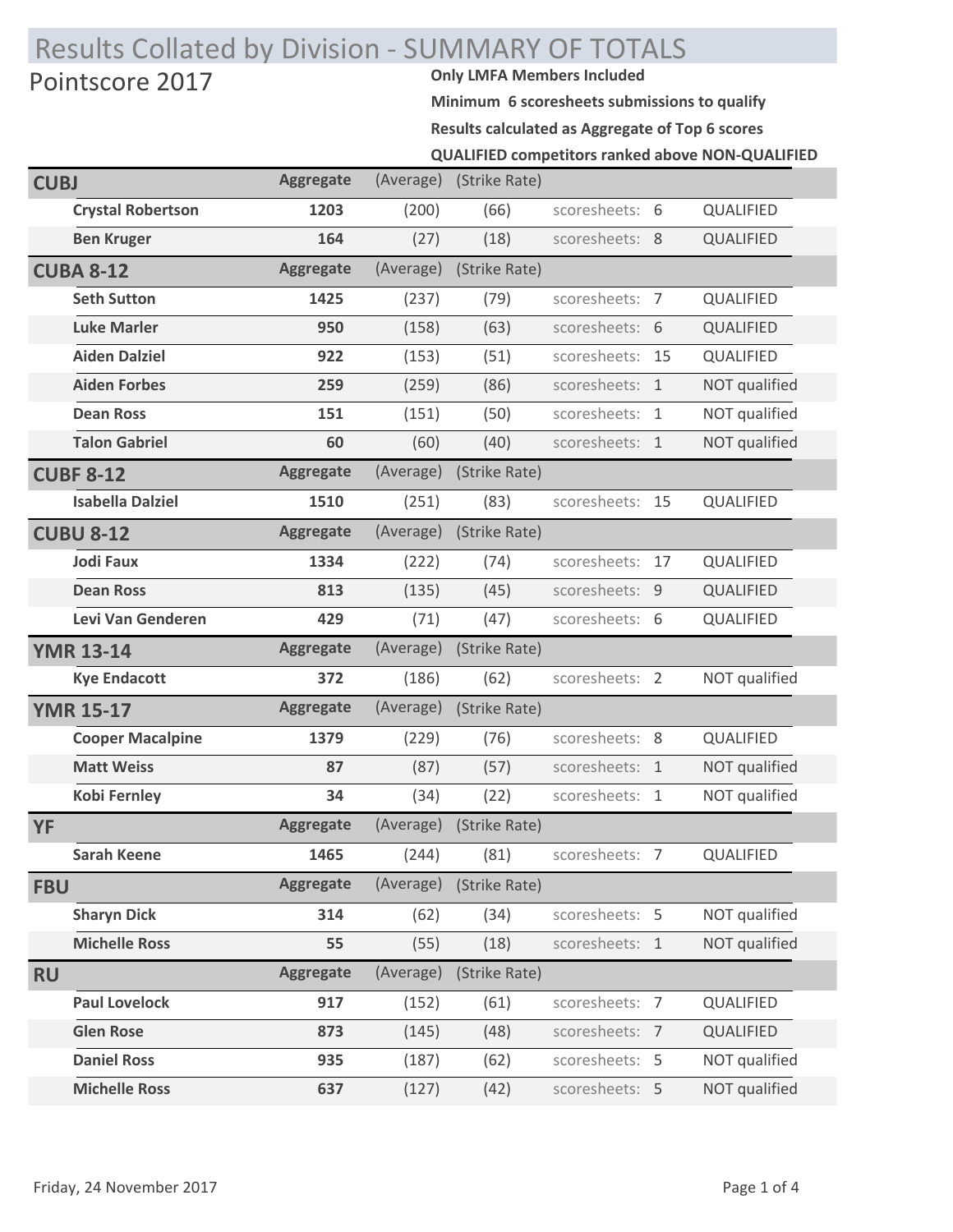| <b>TRAD</b> |                        | <b>Aggregate</b> | (Average) | (Strike Rate) |                 |    |               |
|-------------|------------------------|------------------|-----------|---------------|-----------------|----|---------------|
|             | <b>Daniel Ross</b>     | 1101             | (183)     | (61)          | scoresheets:    | 12 | QUALIFIED     |
|             | <b>David Saillard</b>  | 1083             | (180)     | (60)          | scoresheets: 15 |    | QUALIFIED     |
|             | <b>Peter Craft</b>     | 1032             | (172)     | (57)          | scoresheets:    | 10 | QUALIFIED     |
|             | <b>Allan McKerrow</b>  | 947              | (157)     | (52)          | scoresheets:    | 11 | QUALIFIED     |
|             | <b>Robert McBride</b>  | 923              | (153)     | (51)          | scoresheets:    | 6  | QUALIFIED     |
|             | <b>Nathan McKerrow</b> | 907              | (151)     | (50)          | scoresheets: 7  |    | QUALIFIED     |
|             | <b>Colin Reichel</b>   | 747              | (124)     | (41)          | scoresheets: 7  |    | QUALIFIED     |
|             | <b>Michelle Ross</b>   | 677              | (112)     | (37)          | scoresheets:    | 10 | QUALIFIED     |
|             | <b>Paul Moxham</b>     | 320              | (80)      | (30)          | scoresheets: 4  |    | NOT qualified |
|             | <b>Craig Reay</b>      | 198              | (66)      | (33)          | scoresheets: 3  |    | NOT qualified |
|             | <b>Jason Turner</b>    | 185              | (92)      | (41)          | scoresheets: 2  |    | NOT qualified |
| <b>MSR</b>  |                        | <b>Aggregate</b> | (Average) | (Strike Rate) |                 |    |               |
|             | <b>Mark Firth</b>      | 1666             | (277)     | (92)          | scoresheets:    | 14 | QUALIFIED     |
|             | <b>Darren Ross</b>     | 1624             | (270)     | (90)          | scoresheets:    | 15 | QUALIFIED     |
|             | <b>Steven McNicoll</b> | 1613             | (268)     | (89)          | scoresheets: 9  |    | QUALIFIED     |
|             | <b>Gary Young</b>      | 1552             | (258)     | (86)          | scoresheets:    | 10 | QUALIFIED     |
|             | <b>Paul Jurskis</b>    | 1528             | (254)     | (84)          | scoresheets:    | 11 | QUALIFIED     |
|             | <b>Norman Sager</b>    | 1494             | (249)     | (83)          | scoresheets:    | 14 | QUALIFIED     |
|             | <b>Neal Walker</b>     | 494              | (123)     | (47)          | scoresheets: 4  |    | NOT qualified |
|             | <b>Chris Taylor</b>    | 230              | (230)     | (76)          | scoresheets: 1  |    | NOT qualified |
|             | <b>Brian Sweeny</b>    | 145              | (145)     | (48)          | scoresheets:    | 1  | NOT qualified |
| <b>SMC</b>  |                        | <b>Aggregate</b> | (Average) | (Strike Rate) |                 |    |               |
|             | <b>Allan Park</b>      | 1622             | (270)     | (90)          | scoresheets: 10 |    | QUALIFIED     |
|             | <b>Noel Masterson</b>  | 1437             | (239)     | (79)          | scoresheets: 6  |    | QUALIFIED     |
|             | <b>Rod Shorten</b>     | 211              | (211)     | (70)          | scoresheets: 1  |    | NOT qualified |
|             | <b>Bernard Malone</b>  | 199              | (199)     | (66)          | scoresheets: 1  |    | NOT qualified |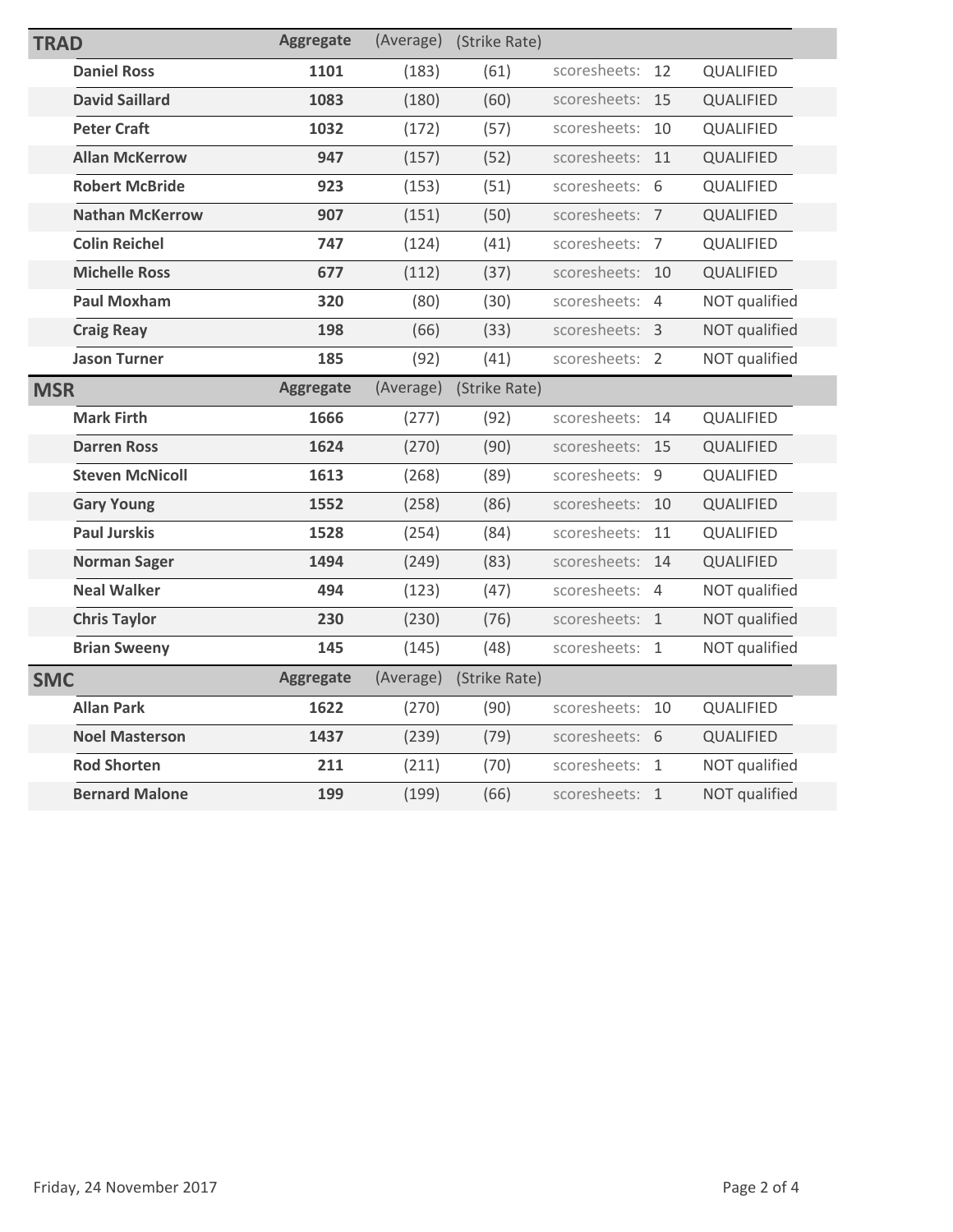| <b>HC</b>  |                           | <b>Aggregate</b> | (Average) | (Strike Rate) |                 |    |               |
|------------|---------------------------|------------------|-----------|---------------|-----------------|----|---------------|
|            | <b>Blaine Scarr</b>       | 1721             | (286)     | (95)          | scoresheets: 8  |    | QUALIFIED     |
|            | <b>Colin Keene</b>        | 1640             | (273)     | (91)          | scoresheets:    | 16 | QUALIFIED     |
|            | <b>Michael McRae</b>      | 1581             | (263)     | (87)          | scoresheets:    | 14 | QUALIFIED     |
|            | <b>Craig Robertson</b>    | 1561             | (260)     | (86)          | scoresheets: 9  |    | QUALIFIED     |
|            | <b>James Cooze</b>        | 1525             | (254)     | (84)          | scoresheets: 6  |    | QUALIFIED     |
|            | <b>Stephen Bruce</b>      | 1478             | (246)     | (82)          | scoresheets: 10 |    | QUALIFIED     |
|            | <b>Derek Marler</b>       | 1155             | (192)     | (77)          | scoresheets: 6  |    | QUALIFIED     |
|            | <b>Paul Faux</b>          | 1153             | (192)     | (64)          | scoresheets: 12 |    | QUALIFIED     |
|            | <b>Jamie Gilroy</b>       | 1342             | (268)     | (89)          | scoresheets: 5  |    | NOT qualified |
|            | <b>Ryan Donoghue</b>      | 1028             | (257)     | (85)          | scoresheets: 4  |    | NOT qualified |
|            | <b>Eric Kruger</b>        | 852              | (170)     | (81)          | scoresheets: 5  |    | NOT qualified |
|            | <b>Craig Forbes</b>       | 769              | (192)     | (73)          | scoresheets: 4  |    | NOT qualified |
|            | <b>Nathan Butterfield</b> | 525              | (262)     | (87)          | scoresheets: 2  |    | NOT qualified |
|            | <b>Luke Bradley</b>       | 460              | (230)     | (76)          | scoresheets: 2  |    | NOT qualified |
|            | <b>Keenan Endacott</b>    | 338              | (169)     | (56)          | scoresheets: 2  |    | NOT qualified |
|            | <b>Jeff Phillips</b>      | 243              | (243)     | (81)          | scoresheets: 1  |    | NOT qualified |
|            | <b>Colin Reichel</b>      | 217              | (217)     | (72)          | scoresheets: 1  |    | NOT qualified |
|            | <b>Seth Gabriel</b>       | 190              | (95)      | (42)          | scoresheets: 2  |    | NOT qualified |
|            | <b>Craig Perry</b>        | 185              | (92)      | (41)          | scoresheets: 2  |    | NOT qualified |
| <b>FHC</b> |                           | <b>Aggregate</b> | (Average) | (Strike Rate) |                 |    |               |
|            | <b>Donna Gilroy</b>       | 1668             | (278)     | (92)          | scoresheets: 11 |    | QUALIFIED     |
|            | <b>Yolandie Goodyear</b>  | 622              | (103)     | (69)          | scoresheets: 9  |    | QUALIFIED     |
|            | <b>Charlotte Hobbs</b>    | 584              | (194)     | (77)          | scoresheets: 3  |    | NOT qualified |
|            | <b>Megan Miles</b>        | 260              | (130)     | (86)          | scoresheets: 2  |    | NOT qualified |
|            | Vera Majdandzic           | 209              | (104)     | (46)          | scoresheets: 2  |    | NOT qualified |
| <b>MBR</b> |                           | <b>Aggregate</b> | (Average) | (Strike Rate) |                 |    |               |
|            | <b>Josh Radoll</b>        | 1571             | (261)     | (87)          | scoresheets: 9  |    | QUALIFIED     |
|            | <b>Robin Dalziel</b>      | 1565             | (260)     | (86)          | scoresheets: 17 |    | QUALIFIED     |
|            | <b>Pete Gabriel</b>       | 1503             | (250)     | (83)          | scoresheets: 15 |    | QUALIFIED     |
|            | <b>Eric Kruger</b>        | 710              | (118)     | (67)          | scoresheets: 6  |    | QUALIFIED     |
|            | <b>Blaine Scarr</b>       | 1408             | (281)     | (93)          | scoresheets: 5  |    | NOT qualified |
|            | <b>Fenn Wells</b>         | 724              | (241)     | (80)          | scoresheets: 3  |    | NOT qualified |
|            | <b>Luke Bradley</b>       | 456              | (228)     | (76)          | scoresheets: 2  |    | NOT qualified |
|            | <b>Colin Keene</b>        | 236              | (236)     | (78)          | scoresheets: 1  |    | NOT qualified |
|            | <b>Wayne Weiss</b>        | 95               | (95)      | (63)          | scoresheets: 1  |    | NOT qualified |
|            | <b>Craig Reay</b>         | 40               | (40)      | (26)          | scoresheets: 1  |    | NOT qualified |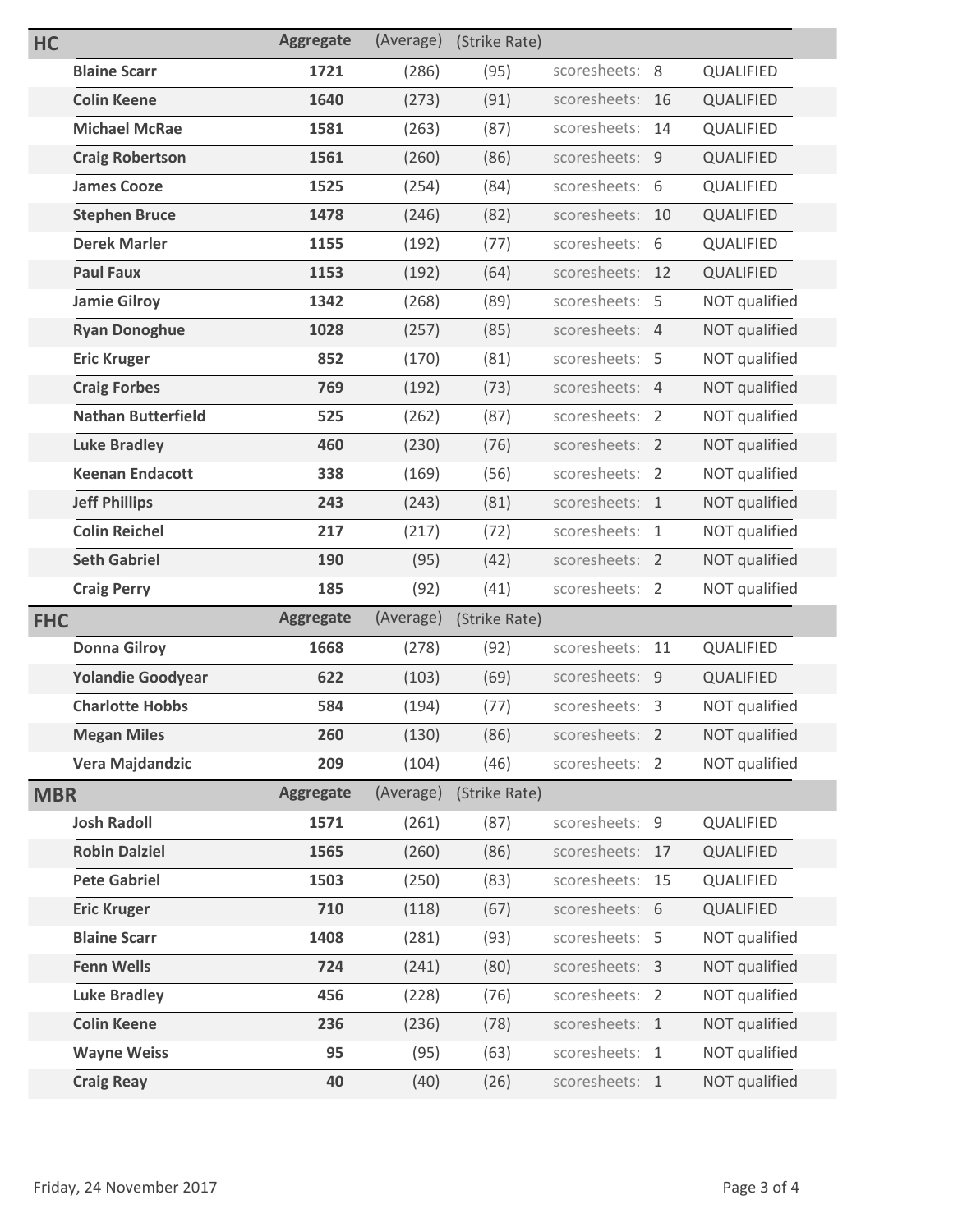| <b>MBO</b> |                           | <b>Aggregate</b> | (Average) | (Strike Rate) |                |                  |
|------------|---------------------------|------------------|-----------|---------------|----------------|------------------|
|            | <b>Michael Firth</b>      | 1628             | (271)     | (90)          | scoresheets: 9 | <b>QUALIFIED</b> |
|            | <b>Luke Mearrick</b>      | 1336             | (222)     | (74)          | scoresheets: 6 | <b>QUALIFIED</b> |
|            | <b>Gerard Miles</b>       | 878              | (175)     | (97)          | scoresheets: 5 | NOT qualified    |
|            | <b>Brent Saunders</b>     | 604              | (201)     | (67)          | scoresheets: 3 | NOT qualified    |
|            | <b>Ashley Johnston</b>    | 445              | (148)     | (74)          | scoresheets: 3 | NOT qualified    |
|            | <b>Michael Dick</b>       | 430              | (107)     | (71)          | scoresheets: 4 | NOT qualified    |
|            | <b>Alex Elvin</b>         | 275              | (275)     | (91)          | scoresheets: 1 | NOT qualified    |
|            | <b>Nathan Butterfield</b> | 215              | (215)     | (71)          | scoresheets: 1 | NOT qualified    |
|            | <b>Andrew Crew</b>        | 127              | (127)     | (84)          | scoresheets: 1 | NOT qualified    |
| <b>NCC</b> |                           | <b>Aggregate</b> | (Average) | (Strike Rate) |                |                  |
|            | <b>Peter Craft</b>        | 486              | (243)     | (81)          | scoresheets: 2 | NOT qualified    |
|            | <b>Allan McKerrow</b>     | 108              | (108)     | (72)          | scoresheets: 1 | NOT qualified    |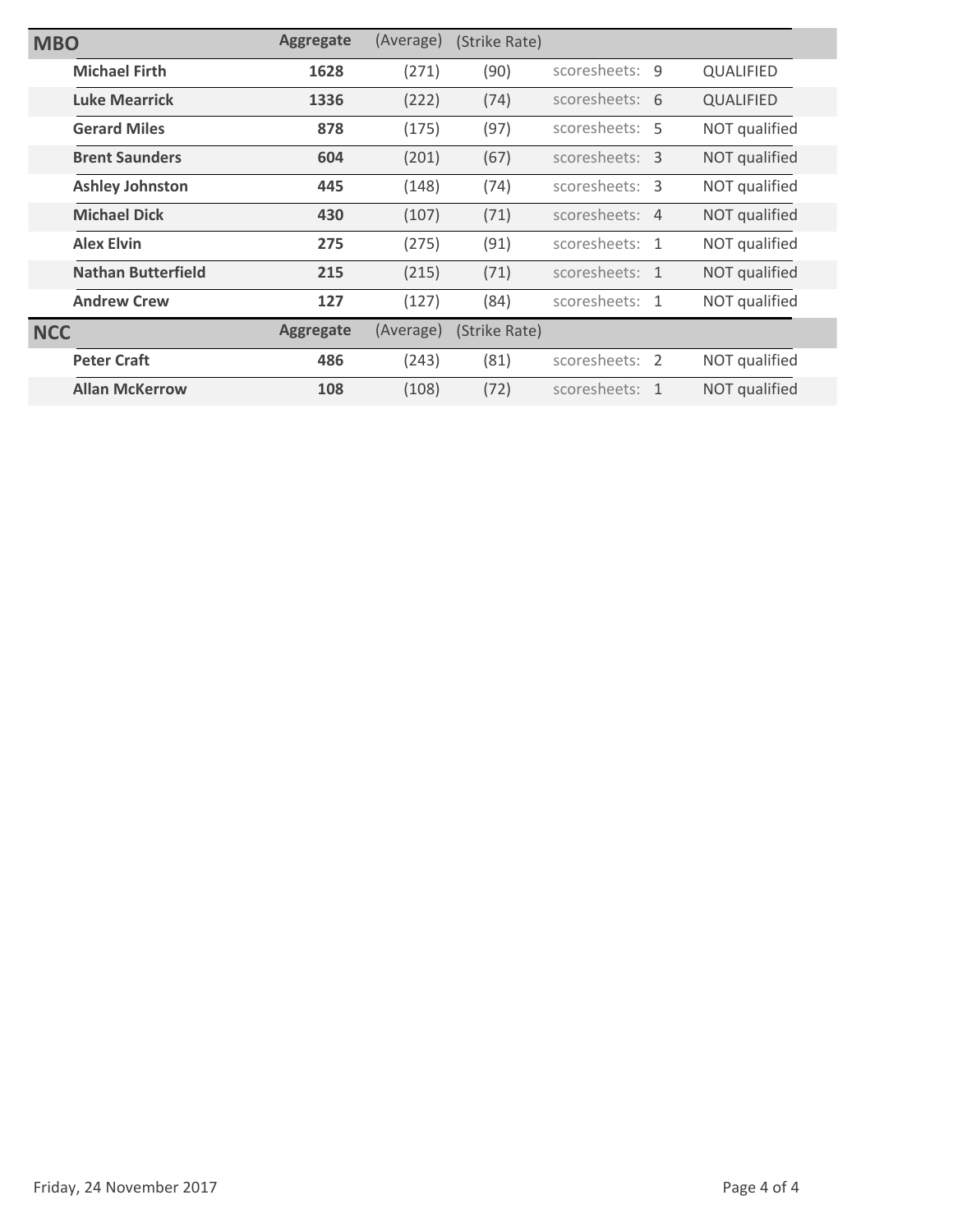## RESULTS COLLATED BY DIVISION - FULL REPORT

|  | Pointscore 2017 |
|--|-----------------|
|  |                 |

**Report Generated 24/11/2017**

**Only LMFA Members Included Results calculated as Aggregate of Top 6 scores Minimum 6 scoresheet submissions to qualify**

indicates score is included in total **QUALIFIED competitors ranked above NON-QUALIFIED**

| <b>CUBJ</b>              | Aggregate | (Average)  | (Strike Rate) |                     | scoresheets: |                     |                     |              |                         |  |
|--------------------------|-----------|------------|---------------|---------------------|--------------|---------------------|---------------------|--------------|-------------------------|--|
| <b>Crystal Robertson</b> | 1203      | (200)      | (66)          |                     |              |                     | 6                   |              | <b>QUALIFIED</b>        |  |
|                          |           | 8/10/2017  | 112           | 122                 | $\mathbb O$  | $\mathbb O$         | $\circ$             | 234          | ☑                       |  |
|                          |           | 2/07/2017  | 96            | 115                 | $\mathbb O$  | $\mathbb O$         | $\mathbb O$         | 211          | $\overline{\mathbf{v}}$ |  |
|                          |           | 20/08/2017 | 111           | 92                  | $\mathbb O$  | $\mathbb O$         | $\mathsf{O}\xspace$ | 203          | $\overline{\mathbf{v}}$ |  |
|                          |           | 18/06/2017 | 89            | 107                 | $\mathbb O$  | $\mathbb O$         | $\mathbb O$         | 196          | ☑                       |  |
|                          |           | 26/03/2017 | 90            | 97                  | $\mathbb O$  | $\mathbb O$         | $\mathbf{0}$        | 187          | $\overline{\mathbf{v}}$ |  |
|                          |           | 23/04/2017 | 82            | 90                  | $\mathbb O$  | $\mathbb O$         | $\mathbb O$         | 172          | $\overline{\mathbf{v}}$ |  |
| <b>Ben Kruger</b>        | 164       | (27)       | (18)          |                     |              |                     | 8                   |              | <b>QUALIFIED</b>        |  |
|                          |           | 24/09/2017 | 33            | $\mathbb O$         | $\mathbb O$  | $\mathbb O$         | $\circ$             | 33           | ☑                       |  |
|                          |           | 5/03/2017  | 30            | $\mathbb O$         | $\mathbb O$  | $\mathbb O$         | $\mathbf{0}$        | 30           | $\overline{\mathbf{v}}$ |  |
|                          |           | 7/05/2017  | 30            | $\mathbb O$         | $\mathbb O$  | $\mathbb O$         | $\mathsf{O}\xspace$ | 30           | ☑                       |  |
|                          |           | 19/11/2017 | 28            | $\mathbb O$         | $\mathbb O$  | $\mathbf 0$         | $\mathbb O$         | 28           | $\overline{\mathbf{v}}$ |  |
|                          |           | 23/04/2017 | 25            | $\mathbb O$         | $\mathbb O$  | $\mathbb O$         | $\mathsf{O}\xspace$ | 25           | $\overline{\mathbf{v}}$ |  |
|                          |           | 8/10/2017  | 18            | $\mathbf{0}$        | $\mathbb O$  | $\mathbf 0$         | $\circ$             | 18           | ☑                       |  |
|                          |           | 9/04/2017  | 15            | $\mathsf{O}\xspace$ | $\mathbb O$  | $\mathsf{O}\xspace$ | $\overline{0}$      | 15           | $\Box$                  |  |
|                          |           | 5/02/2017  | $\,1\,$       | $\mathbb O$         | $\mathbb O$  | $\mathbb O$         | $\overline{0}$      | $\mathbf{1}$ | $\Box$                  |  |
| <b>CUBA 8-12</b>         | Aggregate | (Average)  | (Strike Rate) |                     |              |                     | scoresheets:        |              |                         |  |
| <b>Seth Sutton</b>       | 1425      | (237)      | (79)          |                     |              |                     | $\overline{7}$      |              | <b>QUALIFIED</b>        |  |
|                          |           | 6/08/2017  | 130           | 117                 | $\mathbb O$  | $\mathbb O$         | 0                   | 247          | ☑                       |  |
|                          |           | 22/10/2017 | 115           | 125                 | $\mathbb O$  | $\mathbf 0$         | $\mathbb O$         | 240          | ☑                       |  |
|                          |           | 5/03/2017  | 116           | 122                 | $\mathbb O$  | $\mathbb O$         | $\mathbf 0$         | 238          | $\overline{\mathbf{v}}$ |  |
|                          |           | 23/04/2017 | 106           | 129                 | $\mathbb O$  | $\mathbb O$         | $\circ$             | 235          | ☑                       |  |
|                          |           | 2/07/2017  | 119           | 115                 | $\mathbb O$  | $\mathbb O$         | $\circ$             | 234          | $\overline{\mathbf{v}}$ |  |
|                          |           | 26/03/2017 | 118           | 113                 | $\mathbb O$  | $\mathbb O$         | $\mathbb O$         | 231          | ☑                       |  |
|                          |           | 4/06/2017  | 105           | 110                 | $\mathbb O$  | $\mathbb O$         | $\circ$             | 215          | $\Box$                  |  |
| <b>Luke Marler</b>       | 950       | (158)      | (63)          |                     |              |                     | 6                   |              | <b>QUALIFIED</b>        |  |
|                          |           | 19/02/2017 | 86            | 113                 | $\mathbb O$  | $\mathbb O$         | $\mathsf{O}\xspace$ | 199          | ☑                       |  |
|                          |           | 2/07/2017  | 81            | 112                 | $\mathbb O$  | $\mathbb O$         | $\mathbb O$         | 193          | ☑                       |  |
|                          |           | 26/03/2017 | 96            | 81                  | $\mathbb O$  | $\mathbb O$         | $\mathbb O$         | 177          | $\overline{\mathbf{v}}$ |  |
|                          |           | 4/06/2017  | 89            | 85                  | $\mathbb O$  | $\mathbb O$         | $\mathbb O$         | 174          | ☑                       |  |
|                          |           | 5/02/2017  | 105           | $\mathbf{0}$        | $\mathbb O$  | $\mathbf{0}$        | $\mathbf 0$         | 105          | $\overline{\mathbf{v}}$ |  |
|                          |           | 23/04/2017 | 102           | $\mathbb O$         | $\mathbb O$  | $\mathbb O$         | $\mathbf 0$         | 102          | ☑                       |  |

| <b>Aiden Dalziel</b>    | 922       | (153)      | (51)          |              |                |                     | 15             |     | QUALIFIED               |
|-------------------------|-----------|------------|---------------|--------------|----------------|---------------------|----------------|-----|-------------------------|
|                         |           | 19/11/2017 | 82            | 84           | $\mathbb O$    | $\mathbb O$         | $\circ$        | 166 | $\blacktriangledown$    |
|                         |           | 3/09/2017  | 94            | 66           | $\mathbf 0$    | $\mathbb O$         | $\circ$        | 160 | $\overline{\mathbf{v}}$ |
|                         |           | 9/04/2017  | 64            | 89           | $\mathbb O$    | $\mathsf{O}\xspace$ | $\circ$        | 153 | $\overline{\mathbf{v}}$ |
|                         |           | 26/03/2017 | 76            | 74           | $\mathbf 0$    | $\mathbb O$         | $\bf 0$        | 150 | $\overline{\mathbf{v}}$ |
|                         |           | 24/09/2017 | 69            | 79           | $\mathbb O$    | $\mathsf{O}\xspace$ | $\circ$        | 148 | $\overline{\mathbf{v}}$ |
|                         |           | 8/10/2017  | 76            | 69           | $\mathbf{0}$   | $\mathbf{0}$        | $\overline{0}$ | 145 | $\overline{\mathbf{v}}$ |
|                         |           | 18/06/2017 | 66            | 76           | $\mathbb O$    | $\mathbb O$         | $\circ$        | 142 | $\Box$                  |
|                         |           | 6/08/2017  | 80            | 60           | $\mathbf{0}$   | $\mathbf{0}$        | $\mathbf 0$    | 140 | П                       |
|                         |           | 16/07/2017 | 68            | 60           | $\mathbf 0$    | $\mathbf 0$         | $\mathbf 0$    | 128 | $\Box$                  |
|                         |           | 20/08/2017 | 58            | 64           | $\bf 0$        | $\mathbb O$         | $\mathbf 0$    | 122 | $\Box$                  |
|                         |           | 7/05/2017  | 59            | 61           | $\mathbb O$    | $\mathsf{O}\xspace$ | $\circ$        | 120 | $\Box$                  |
|                         |           | 23/04/2017 | 67            | 41           | $\overline{0}$ | $\mathbf{0}$        | $\overline{0}$ | 108 | $\Box$                  |
|                         |           | 22/10/2017 | 56            | 45           | $\mathbb O$    | $\mathsf{O}\xspace$ | $\circ$        | 101 | $\Box$                  |
|                         |           | 19/02/2017 | 79            | $\mathbf{0}$ | $\overline{0}$ | $\overline{0}$      | $\overline{0}$ | 79  | $\Box$                  |
|                         |           | 5/02/2017  | 55            | $\mathbf 0$  | $\mathbf 0$    | $\mathbf 0$         | $\mathbf 0$    | 55  | $\Box$                  |
| <b>Aiden Forbes</b>     | 259       | (259)      | (86)          |              |                |                     | $\mathbf{1}$   |     | NOT yet qualified       |
|                         |           | 19/02/2017 | 127           | 132          | $\mathbb O$    | $\mathbb O$         | $\mathbb O$    | 259 | $\overline{\mathbf{v}}$ |
| <b>Dean Ross</b>        | 151       | (151)      | (50)          |              |                |                     | $\mathbf{1}$   |     | NOT yet qualified       |
|                         |           | 3/09/2017  | 79            | 72           | $\mathbb O$    | $\mathbb O$         | $\mathbb O$    | 151 | $\overline{\mathbf{v}}$ |
| <b>Talon Gabriel</b>    | 60        | (60)       | (40)          |              |                |                     | $\mathbf{1}$   |     | NOT yet qualified       |
|                         |           | 5/02/2017  | 60            | $\mathbb O$  | $\mathbb O$    | $\mathbb O$         | $\mathbb O$    | 60  | $\overline{\mathbf{v}}$ |
| <b>CUBF 8-12</b>        | Aggregate | (Average)  | (Strike Rate) |              |                |                     | scoresheets:   |     |                         |
| <b>Isabella Dalziel</b> | 1510      | (251)      | (83)          |              |                |                     | 15             |     | <b>QUALIFIED</b>        |
|                         |           | 8/10/2017  | 134           | 139          | $\mathbb O$    | $\mathsf{O}\xspace$ | $\circ$        | 273 | $\overline{\mathbf{v}}$ |
|                         |           | 22/10/2017 | 127           | 127          | $\mathbb O$    | $\mathsf{O}\xspace$ | $\circ$        | 254 | $\overline{\mathbf{v}}$ |
|                         |           | 3/09/2017  | 126           | 126          | $\mathbb O$    | $\mathbb O$         | $\mathbb O$    | 252 | $\overline{\mathbf{v}}$ |
|                         |           | 20/08/2017 | 119           | 131          | $\mathbf{0}$   | $\circ$             | $\mathbf{0}$   | 250 | $\overline{\mathbf{v}}$ |
|                         |           | 6/08/2017  | 117           | 124          | $\mathbf{0}$   | $\mathbf 0$         | $\mathbf 0$    | 241 | $\overline{\mathbf{v}}$ |
|                         |           | 16/07/2017 | 120           | 120          | $\mathbf{0}$   | $\mathbf{0}$        | $\overline{0}$ | 240 | ☑                       |
|                         |           | 19/11/2017 | 117           | 118          | $\mathbb O$    | $\mathsf{O}\xspace$ | $\mathbb O$    | 235 | $\Box$                  |
|                         |           | 23/04/2017 | 107           | 122          | $\mathbf{0}$   | $\mathbb O$         | $\bf 0$        | 229 | $\Box$                  |
|                         |           | 9/04/2017  | 119           | 110          | $\mathbb O$    | $\mathsf{O}\xspace$ | $\mathbb O$    | 229 | $\Box$                  |
|                         |           | 2/07/2017  | 113           | 113          | $\mathbf{0}$   | $\overline{0}$      | $\overline{0}$ | 226 | $\Box$                  |
|                         |           | 18/06/2017 | 109           | 116          | $\mathbb O$    | $\mathbb O$         | $\mathbb O$    | 225 | $\Box$                  |
|                         |           | 24/09/2017 | 103           | 113          | $\mathbf{0}$   | $\mathbf{0}$        | $\mathbb O$    | 216 | $\Box$                  |
|                         |           |            |               | 108          | $\overline{0}$ | $\mathbf 0$         | $\circ$        | 212 | $\Box$                  |
|                         |           | 7/05/2017  | 104           |              |                |                     |                |     |                         |
|                         |           | 19/02/2017 | 89            | 68           | $\mathbf{0}$   | $\mathbf{0}$        | $\overline{0}$ | 157 | □                       |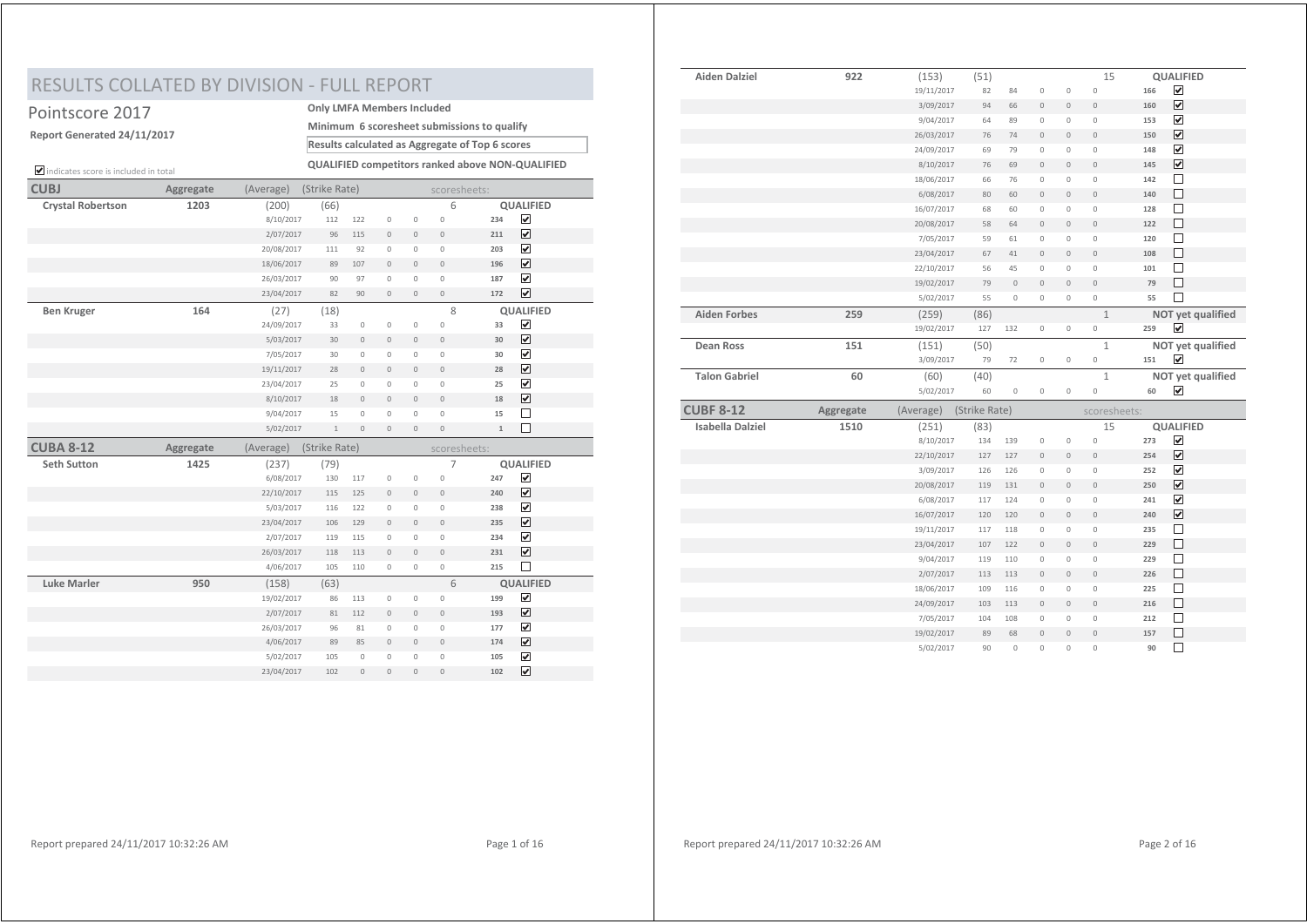| <b>CUBU 8-12</b>    | Aggregate | (Average)  | (Strike Rate) |                     |                |                     | scoresheets:        |     |                         |
|---------------------|-----------|------------|---------------|---------------------|----------------|---------------------|---------------------|-----|-------------------------|
| Jodi Faux           | 1334      | (222)      | (74)          |                     |                |                     | 17                  |     | <b>QUALIFIED</b>        |
|                     |           | 19/11/2017 | 124           | 110                 | $\mathbb O$    | $\circ$             | $\circ$             | 234 | ☑                       |
|                     |           | 3/09/2017  | 114           | 112                 | $\mathbf 0$    | $\mathbb O$         | $\mathbf 0$         | 226 | $\overline{\mathbf{v}}$ |
|                     |           | 2/07/2017  | 116           | 109                 | $\circ$        | $\mathbb O$         | $\mathbb O$         | 225 | $\overline{\mathbf{v}}$ |
|                     |           | 18/06/2017 | 108           | 116                 | $\overline{0}$ | $\mathbf{0}$        | $\overline{0}$      | 224 | $\overline{\mathbf{v}}$ |
|                     |           | 26/03/2017 | 100           | 113                 | $\circ$        | $\mathbb O$         | $\circ$             | 213 | $\overline{\mathbf{v}}$ |
|                     |           | 16/07/2017 | 107           | 105                 | $\mathbf 0$    | $\mathbb O$         | $\overline{0}$      | 212 | $\overline{\mathbf{v}}$ |
|                     |           | 5/03/2017  | 111           | 97                  | $\mathbb O$    | 0                   | $\mathbb O$         | 208 | □                       |
|                     |           | 24/09/2017 | 102           | 103                 | $\mathbf 0$    | 0                   | $\mathbf 0$         | 205 | □                       |
|                     |           | 8/10/2017  | 101           | 101                 | $\circ$        | 0                   | $\circ$             | 202 | $\Box$                  |
|                     |           | 23/04/2017 | 94            | 106                 | $\overline{0}$ | $\mathbf{0}$        | $\overline{0}$      | 200 | $\Box$                  |
|                     |           | 4/06/2017  | 97            | 100                 | $\circ$        | $\mathbb O$         | $\circ$             | 197 | $\Box$                  |
|                     |           | 7/05/2017  | 85            | 105                 | $\mathbf{0}$   | $\mathbb O$         | $\mathbf{0}$        | 190 | $\Box$                  |
|                     |           | 19/02/2017 | 89            | 89                  | $\mathbf 0$    | 0                   | $\circ$             | 178 | □                       |
|                     |           | 6/08/2017  | 111           | $\mathbb O$         | $\overline{0}$ | $\mathbf{0}$        | $\overline{0}$      | 111 | □                       |
|                     |           | 5/02/2017  | 92            | $\mathbb O$         | $\circ$        | $\mathsf{O}\xspace$ | $\mathbf 0$         | 92  | $\Box$                  |
|                     |           | 9/04/2017  | 92            | $\overline{0}$      | $\overline{0}$ | $\mathbf{0}$        | $\overline{0}$      | 92  | $\Box$                  |
|                     |           | 22/10/2017 | 71            | $\mathbf{0}$        | $\circ$        | $\mathbb O$         | $\mathbf 0$         | 71  | П                       |
| <b>Dean Ross</b>    | 813       | (135)      | (45)          |                     |                |                     | 9                   |     | <b>QUALIFIED</b>        |
|                     |           | 9/04/2017  | 56            | 103                 | $\circ$        | $\mathsf{O}\xspace$ | $\circ$             | 159 | ☑                       |
|                     |           | 19/02/2017 | 86            | 70                  | $\mathbf 0$    | $\mathbb O$         | $\overline{0}$      | 156 | ☑                       |
|                     |           | 26/03/2017 | 73            | 64                  | $\mathbb O$    | $\mathbb O$         | $\mathbb O$         | 137 | ☑                       |
|                     |           | 5/02/2017  | 75            | 55                  | $\overline{0}$ | $\overline{0}$      | $\overline{0}$      | 130 | ☑                       |
|                     |           | 5/03/2017  | 84            | 33                  | $\circ$        | 0                   | $\mathbb O$         | 117 | ☑                       |
|                     |           | 23/04/2017 | 43            | 71                  | $\overline{0}$ | $\circ$             | $\overline{0}$      | 114 | ☑                       |
|                     |           | 24/09/2017 | 46            | 58                  | $\circ$        | $\mathbf 0$         | $\circ$             | 104 | $\Box$                  |
|                     |           | 19/11/2017 | 63            | 35                  | $\mathbf{0}$   | $\mathbb O$         | $\overline{0}$      | 98  | $\Box$                  |
|                     |           | 22/10/2017 | 48            | 41                  | $\mathbf 0$    | 0                   | $\mathsf{O}\xspace$ | 89  | П                       |
| Levi Van Genderen   | 429       | (71)       | (47)          |                     |                |                     | 6                   |     | QUALIFIED               |
|                     |           | 5/02/2017  | 81            | $\mathbb O$         | $\mathbb O$    | $\mathbb O$         | $\circ$             | 81  | ☑                       |
|                     |           | 6/08/2017  | 79            | $\mathsf{O}\xspace$ | $\mathbf{0}$   | $\mathbf{0}$        | $\overline{0}$      | 79  | ☑                       |
|                     |           | 9/04/2017  | 78            | $\mathsf{O}\xspace$ | $\circ$        | 0                   | $\circ$             | 78  | $\overline{\mathbf{v}}$ |
|                     |           | 5/03/2017  | 66            | $\mathbb O$         | $\mathbb O$    | $\mathbb O$         | $\mathbb O$         | 66  | ☑                       |
|                     |           | 18/06/2017 | 66            | 0                   | $\circ$        | 0                   | $\circ$             | 66  | ☑                       |
|                     |           | 20/08/2017 | 59            | $\overline{0}$      | $\overline{0}$ | $\overline{0}$      | $\overline{0}$      | 59  | ☑                       |
| <b>YMR 13-14</b>    | Aggregate | (Average)  | (Strike Rate) |                     |                |                     | scoresheets:        |     |                         |
| <b>Kye Endacott</b> | 372       | (186)      | (62)          |                     |                |                     | $\overline{2}$      |     | NOT yet qualified       |
|                     |           | 7/05/2017  | 100           | 87                  | $\mathbb O$    | $\mathbb O$         | $\circ$             | 187 | ☑                       |
|                     |           | 9/04/2017  | 90            | 95                  | 0              | $\circ$             | $\circ$             | 185 | ☑                       |

| <b>YMR 15-17</b>        | Aggregate | (Average)          | (Strike Rate) |                            |                     |                                       | scoresheets:               |          |                                                 |
|-------------------------|-----------|--------------------|---------------|----------------------------|---------------------|---------------------------------------|----------------------------|----------|-------------------------------------------------|
| <b>Cooper Macalpine</b> | 1379      | (229)              | (76)          |                            |                     |                                       | 8                          |          | QUALIFIED                                       |
|                         |           | 2/07/2017          | 120           | 133                        | $\mathbf 0$         | $\circ$                               | $\circ$                    | 253      | $\overline{\mathbf{v}}$                         |
|                         |           | 6/08/2017          | 123           | 128                        | $\mathsf{O}\xspace$ | $\circ$                               | $\circ$                    | 251      | $\overline{\mathbf{v}}$                         |
|                         |           | 23/04/2017         | 109           | 123                        | 0                   | $\mathsf{O}\xspace$                   | $\circ$                    | 232      | ☑                                               |
|                         |           | 4/06/2017          | 102           | 123                        | $\overline{0}$      | $\mathbf{0}$                          | $\mathbf 0$                | 225      | $\overline{\mathbf{v}}$                         |
|                         |           | 7/05/2017          | 103           | 115                        | 0                   | $\mathbf 0$                           | $\mathbb O$                | 218      | $\blacktriangledown$                            |
|                         |           | 9/04/2017          | 95            | 105                        | $\overline{0}$      | $\overline{0}$                        | $\mathbf{0}$               | 200      | $\overline{\mathbf{v}}$                         |
|                         |           | 19/02/2017         | 107           | 90                         | $\mathbf 0$         | $\mathsf{O}\xspace$                   | $\mathbf 0$                | 197      | □                                               |
|                         |           | 5/03/2017          | 96            | 99                         | $\overline{0}$      | $\mathbb O$                           | $\mathbb O$                | 195      | $\Box$                                          |
| <b>Matt Weiss</b>       | 87        | (87)               | (57)          |                            |                     |                                       | $\mathbf{1}$               |          | NOT yet qualified                               |
|                         |           | 18/06/2017         | 87            | $\mathbb O$                | 0                   | $\mathbb O$                           | $\mathbb O$                | 87       | ✓                                               |
| Kobi Fernley            | 34        | (34)               | (22)          |                            |                     |                                       | $\mathbf{1}$               |          | NOT yet qualified                               |
|                         |           | 5/02/2017          | 34            | $\circ$                    | $\mathsf{O}\xspace$ | $\mathbb O$                           | $\mathbb O$                | 34       | ☑                                               |
| YF                      | Aggregate | (Average)          | (Strike Rate) |                            |                     |                                       | scoresheets:               |          |                                                 |
| Sarah Keene             | 1465      | (244)              | (81)          |                            |                     |                                       | 7                          |          | QUALIFIED                                       |
|                         |           | 16/07/2017         | 130           | 132                        | 0                   | $\circ$                               | $\circ$                    | 262      | $\overline{\mathbf{v}}$                         |
|                         |           | 2/07/2017          | 128           | 125                        | $\overline{0}$      | $\overline{0}$                        | $\overline{0}$             | 253      | $\overline{\mathbf{v}}$                         |
|                         |           | 23/04/2017         | 124           | 119                        | $\mathsf{O}\xspace$ | $\circ$                               | $\mathbb O$                | 243      | $\blacktriangledown$                            |
|                         |           | 24/09/2017         | 127           | 109                        | $\overline{0}$      | $\overline{0}$                        | $\overline{0}$             | 236      | $\overline{\mathbf{v}}$                         |
|                         |           | 4/06/2017          | 111           | 125                        | 0                   | 0                                     | $\circ$                    | 236      | $\overline{\mathbf{v}}$                         |
|                         |           | 9/04/2017          | 107           | 128                        | $\overline{0}$      | $\overline{0}$                        | $\mathbf 0$                | 235      | $\overline{\mathbf{v}}$<br>$\Box$               |
|                         |           | 5/02/2017          | 100           | 97                         | $\mathsf{O}\xspace$ | $\mathbb O$                           | 0                          | 197      |                                                 |
| <b>FBU</b>              | Aggregate | (Average)          | (Strike Rate) |                            |                     |                                       | scoresheets:               |          |                                                 |
| <b>Sharyn Dick</b>      | 314       | (62)               | (34)          |                            |                     |                                       | 5                          |          | NOT yet qualified                               |
|                         |           | 26/03/2017         | 48            | 69                         | $\mathsf{O}\xspace$ | $\mathsf{O}\xspace$                   | $\circ$                    | 117      | ☑                                               |
|                         |           | 6/08/2017          | 69            | $\mathbf{0}$               | $\overline{0}$      | $\circ$                               | $\circ$                    | 69       | $\overline{\mathbf{v}}$                         |
|                         |           | 16/07/2017         | 50            | $\mathbb O$                | 0                   | $\circ$                               | $\mathbb O$                | 50       | $\blacktriangledown$                            |
|                         |           | 5/03/2017          | 43            | $\mathbb O$                | $\mathsf{O}\xspace$ | $\mathbb O$                           | $\mathbb O$                | 43       | ☑                                               |
|                         |           | 19/02/2017         | 35            | $\mathbb O$                | 0                   | $\mathsf{O}\xspace$                   | $\mathbb O$                | 35       | $\blacktriangledown$                            |
| <b>Michelle Ross</b>    | 55        | (55)               | (18)          |                            |                     |                                       | $\mathbf{1}$               |          | NOT yet qualified                               |
|                         |           | 5/03/2017          | 20            | 35                         | 0                   | $\circ$                               | $\circ$                    | 55       | $\blacktriangledown$                            |
| <b>RU</b>               | Aggregate | (Average)          | (Strike Rate) |                            |                     |                                       | scoresheets:               |          |                                                 |
| <b>Paul Lovelock</b>    | 917       | (152)              | (61)          |                            |                     |                                       | $\overline{7}$             |          | QUALIFIED                                       |
|                         |           | 7/05/2017          | 106           | 97                         | $\circ$             | $\circ$                               | $\circ$                    | 203      | $\overline{\mathbf{v}}$                         |
|                         |           | 19/02/2017         | 91            | 95                         | $\mathsf{O}\xspace$ | $\mathsf{O}\xspace$                   | $\mathbb O$                | 186      | ☑                                               |
|                         |           | 5/03/2017          | 91            | 95                         | $\mathsf{O}\xspace$ | 0                                     | $\mathbb O$                | 186      | ☑                                               |
|                         |           | 4/06/2017          | 76            | 63                         | $\overline{0}$      | $\overline{0}$                        | $\overline{0}$             | 139      | $\overline{\mathbf{v}}$                         |
|                         |           | 9/04/2017          | 110           | $\circ$                    | $\mathbf 0$         | $\circ$                               | $\overline{0}$             | 110      | $\blacktriangledown$<br>$\overline{\mathbf{v}}$ |
|                         |           | 16/07/2017         | 93            | $\mathbb O$<br>$\mathbb O$ | $\circ$<br>0        | $\overline{0}$<br>$\mathsf{O}\xspace$ | $\mathbb O$<br>$\mathbb O$ | 93<br>87 | $\Box$                                          |
|                         |           | 5/02/2017          | 87            |                            |                     |                                       |                            |          |                                                 |
| <b>Glen Rose</b>        | 873       | (145)<br>5/03/2017 | (48)          |                            | $\mathbf 0$         |                                       | $\overline{7}$<br>$\circ$  | 176      | <b>QUALIFIED</b><br>$\overline{\mathbf{v}}$     |
|                         |           | 18/06/2017         | 87<br>76      | 89<br>71                   | $\mathsf{O}\xspace$ | $\mathbb O$<br>$\circ$                | $\mathbb O$                | 147      | $\overline{\mathbf{v}}$                         |
|                         |           | 19/11/2017         | 74            | 68                         | 0                   | $\mathsf{O}\xspace$                   | $\circ$                    | 142      | ☑                                               |
|                         |           | 5/02/2017          | 74            | 65                         | $\overline{0}$      | $\overline{0}$                        | $\overline{0}$             | 139      | $\overline{\mathbf{v}}$                         |
|                         |           | 16/07/2017         | 82            | 55                         | $\mathsf{O}\xspace$ | $\circ$                               | $\mathbb O$                | 137      | $\blacktriangledown$                            |
|                         |           | 26/03/2017         | 68            | 64                         | $\mathsf{O}\xspace$ | $\circ$                               | $\mathbb O$                | 132      | $\overline{\mathbf{v}}$                         |
|                         |           |                    |               |                            |                     |                                       |                            |          |                                                 |
|                         |           | 23/04/2017         | 66            | 55                         | 0                   | 0                                     | 0                          | 121      | □                                               |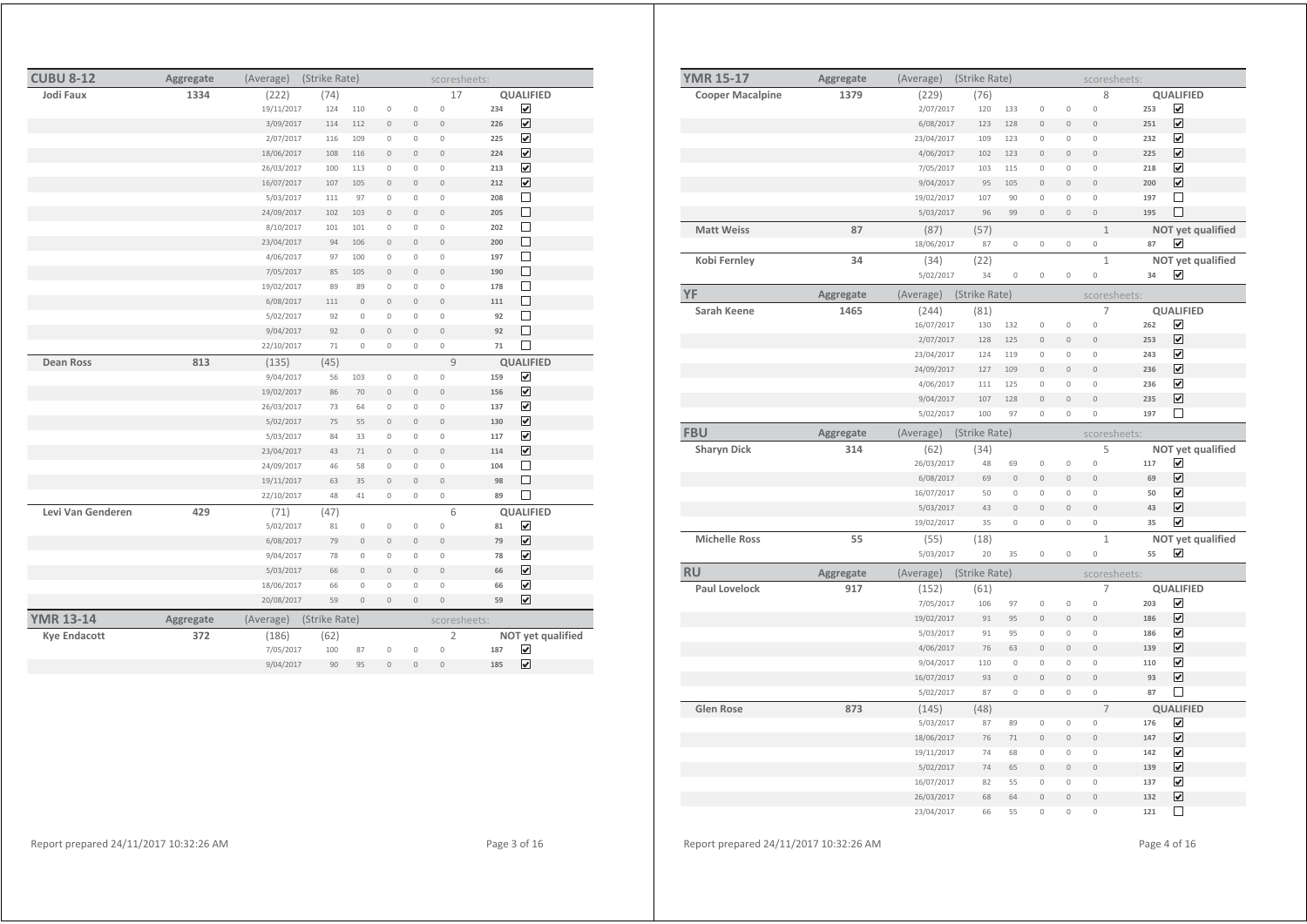| <b>Daniel Ross</b>    | 935       | (187)      | (62)          |     |                |                     | 5              |     | NOT yet qualified            |
|-----------------------|-----------|------------|---------------|-----|----------------|---------------------|----------------|-----|------------------------------|
|                       |           | 24/09/2017 | 110           | 106 | $\circ$        | $\mathsf{O}\xspace$ | $\circ$        | 216 | ☑                            |
|                       |           | 8/10/2017  | 102           | 103 | $\circ$        | $\mathbb O$         | $\circ$        | 205 | $\overline{\mathbf{v}}$      |
|                       |           | 19/11/2017 | 98            | 99  | $\overline{0}$ | 0                   | $\mathbf 0$    | 197 | ☑                            |
|                       |           | 22/10/2017 | 82            | 97  | $\circ$        | $\mathbb O$         | $\circ$        | 179 | $\overline{\mathbf{v}}$      |
|                       |           | 3/09/2017  | 77            | 61  | $\circ$        | 0                   | 0              | 138 | ☑                            |
| <b>Michelle Ross</b>  | 637       | (127)      | (42)          |     |                |                     | 5              |     | NOT yet qualified            |
|                       |           | 3/09/2017  | 77            | 68  | $\mathbb O$    | $\mathsf{O}\xspace$ | $\circ$        | 145 | ☑                            |
|                       |           | 20/08/2017 | 66            | 69  | $\mathbb O$    | $\mathbb O$         | $\overline{0}$ | 135 | $\overline{\mathbf{v}}$      |
|                       |           | 8/10/2017  | 62            | 69  | $\mathbf 0$    | $\mathbf 0$         | $\mathbf{0}$   | 131 | $\overline{\mathbf{v}}$      |
|                       |           | 19/11/2017 | 54            | 63  | $\overline{0}$ | $\mathbf{0}$        | $\overline{0}$ | 117 | ☑                            |
|                       |           | 22/10/2017 | 48            | 61  | $\mathbf 0$    | $\circ$             | $\overline{0}$ | 109 | ☑                            |
| <b>TRAD</b>           | Aggregate | (Average)  | (Strike Rate) |     |                |                     | scoresheets:   |     |                              |
| <b>Daniel Ross</b>    | 1101      | (183)      | (61)          |     |                |                     | 12             |     | <b>QUALIFIED</b>             |
|                       |           | 20/08/2017 | 92            | 98  | $\circ$        | $\mathsf{O}\xspace$ | $\circ$        | 190 | ☑                            |
|                       |           | 16/07/2017 | 92            | 97  | $\mathbf 0$    | $\mathsf{O}\xspace$ | $\overline{0}$ | 189 | $\overline{\mathbf{v}}$      |
|                       |           | 2/07/2017  | 98            | 89  | $\mathbf 0$    | 0                   | $\mathbb O$    | 187 | ☑                            |
|                       |           | 5/03/2017  | 94            | 87  | $\overline{0}$ | $\overline{0}$      | $\overline{0}$ | 181 | ☑                            |
|                       |           | 18/06/2017 | 82            | 98  | $\mathbb O$    | $\mathbb O$         | $\mathbb O$    | 180 | $\overline{\mathbf{v}}$      |
|                       |           | 6/08/2017  | 100           | 74  | $\overline{0}$ | $\overline{0}$      | $\overline{0}$ | 174 | ☑                            |
|                       |           | 7/05/2017  | 70            | 102 | $\mathbb O$    | $\mathbb O$         | $\mathbb O$    | 172 | □                            |
|                       |           | 23/04/2017 | 77            | 93  | $\overline{0}$ | $\overline{0}$      | $\overline{0}$ | 170 | $\Box$                       |
|                       |           | 9/04/2017  | 71            | 84  | $\circ$        | $\mathbb O$         | $\circ$        | 155 | П                            |
|                       |           | 19/02/2017 | 82            | 73  | $\overline{0}$ | $\mathbf{0}$        | $\overline{0}$ | 155 | $\Box$                       |
|                       |           | 5/02/2017  | 68            | 76  | $\mathbb O$    | 0                   | $\circ$        | 144 | □                            |
|                       |           | 4/06/2017  | 69            | 67  | $\mathbf{0}$   | $\mathbf{0}$        | $\overline{0}$ | 136 | $\Box$                       |
| <b>David Saillard</b> | 1083      | (180)      | (60)          |     |                |                     | 15             |     | <b>QUALIFIED</b>             |
|                       |           | 8/10/2017  | 106           | 98  | $\overline{0}$ | $\mathsf{O}\xspace$ | $\mathbf 0$    | 204 | ☑                            |
|                       |           | 3/09/2017  | 104           | 89  | $\circ$        | $\mathsf{O}\xspace$ | $\overline{0}$ | 193 | $\boxed{\blacktriangledown}$ |
|                       |           | 20/08/2017 | 99            | 91  | $\circ$        | $\circ$             | $\mathbf{0}$   | 190 | $\blacktriangledown$         |
|                       |           | 16/07/2017 | 75            | 91  | $\overline{0}$ | $\overline{0}$      | $\circ$        | 166 | $\overline{\mathbf{v}}$      |
|                       |           | 24/09/2017 | 79            | 87  | $\circ$        | 0                   | $\circ$        | 166 | $\overline{\mathbf{v}}$      |
|                       |           | 2/07/2017  | 80            | 84  | $\overline{0}$ | $\overline{0}$      | $\overline{0}$ | 164 | ☑                            |
|                       |           | 19/11/2017 | 78            | 82  | $\mathbb O$    | 0                   | $\circ$        | 160 | $\Box$                       |
|                       |           | 18/06/2017 | 69            | 89  | $\overline{0}$ | $\overline{0}$      | $\circ$        | 158 | $\Box$                       |
|                       |           | 22/10/2017 | 71            | 86  | $\circ$        | 0                   | $\circ$        | 157 | $\Box$                       |
|                       |           | 6/08/2017  | 90            | 59  | $\overline{0}$ | $\mathbf{0}$        | $\overline{0}$ | 149 | □                            |
|                       |           | 4/06/2017  | 81            | 61  | $\circ$        | 0                   | $\circ$        | 142 | $\Box$                       |
|                       |           | 7/05/2017  | 48            | 79  | $\mathbf 0$    | $\mathsf{O}\xspace$ | $\circ$        | 127 | $\Box$                       |
|                       |           | 23/04/2017 | 66            | 56  | $\overline{0}$ | 0                   | $\circ$        | 122 | $\Box$                       |
|                       |           | 9/04/2017  | 41            | 76  | $\overline{0}$ | $\overline{0}$      | $\circ$        | 117 | □                            |
|                       |           | 26/03/2017 | 41            | 50  | $\overline{0}$ | $\overline{0}$      | $\overline{0}$ | 91  | $\Box$                       |

| <b>Peter Craft</b>     | 1032 | (172)<br>18/06/2017      | (57)<br>95 | 114         | $\mathbb O$            | $\mathsf{O}\xspace$ | 10<br>$\circ$  | 209       | <b>QUALIFIED</b><br>$\overline{\mathbf{v}}$ |
|------------------------|------|--------------------------|------------|-------------|------------------------|---------------------|----------------|-----------|---------------------------------------------|
|                        |      | 5/02/2017                | 75         | 95          | $\mathbb O$            | $\mathsf{O}\xspace$ | $\circ$        | 170       | $\overline{\mathbf{v}}$                     |
|                        |      | 26/03/2017               | 94         | 75          | $\mathbb O$            | $\mathbb O$         | $\circ$        | 169       | $\overline{\mathbf{v}}$                     |
|                        |      | 20/08/2017               | 79         | 89          | $\mathbb O$            | $\mathbb O$         | $\circ$        | 168       | $\blacktriangledown$                        |
|                        |      | 7/05/2017                | 92         | 70          | $\mathbb O$            | $\mathbb O$         | $\circ$        | 162       | $\blacktriangledown$                        |
|                        |      | 4/06/2017                | 62         | 92          | $\mathbf{0}$           | $\overline{0}$      | $\circ$        | 154       | $\overline{\mathbf{v}}$                     |
|                        |      | 19/11/2017               | 73         | 81          | $\mathbb O$            | $\mathbb O$         | $\circ$        | 154       | $\Box$                                      |
|                        |      |                          | 77         | 70          | $\mathbf 0$            | $\mathbb O$         | $\circ$        | 147       | П                                           |
|                        |      | 5/03/2017                |            |             | $\mathbb O$            |                     |                |           | □                                           |
|                        |      | 3/09/2017                | 74         | 73          |                        | $\mathbb O$         | $\mathbb O$    | 147       |                                             |
|                        |      | 23/04/2017               | 59         | 86          | $\mathbb O$            | $\mathbb O$         | $\mathbb O$    | 145       | □                                           |
| <b>Allan McKerrow</b>  | 947  | (157)                    | (52)       |             |                        |                     | 11             |           | <b>QUALIFIED</b>                            |
|                        |      | 26/03/2017               | 97         | 94          | $\mathbb O$            | $\mathsf{O}\xspace$ | $\circ$        | 191       | $\overline{\mathbf{v}}$                     |
|                        |      | 7/05/2017                | 81         | 89          | $\mathbb O$            | $\mathsf{O}\xspace$ | $\overline{0}$ | 170       | $\blacktriangledown$                        |
|                        |      | 3/09/2017                | 79         | 90          | $\mathbb O$            | $\mathsf{O}\xspace$ | $\circ$        | 169       | $\overline{\mathbf{v}}$                     |
|                        |      | 18/06/2017               | 85         | 61          | $\mathbf{0}$           | $\mathbb O$         | $\circ$        | 146       | $\blacktriangledown$                        |
|                        |      | 19/11/2017               | 69         | 69          | $\mathbb O$            | 0                   | $\mathbb O$    | 138       | $\overline{\mathbf{v}}$                     |
|                        |      | 16/07/2017               | 73         | 60          | $\mathbf{0}$           | $\mathbf{0}$        | $\overline{0}$ | 133       | $\overline{\mathbf{v}}$                     |
|                        |      | 20/08/2017               | 64         | 61          | $\mathbb O$            | $\mathbb O$         | $\circ$        | 125       | $\Box$                                      |
|                        |      | 4/06/2017                | 36         | 80          | $\mathbb O$            | 0                   | $\mathbf 0$    | 116       | □                                           |
|                        |      | 22/10/2017               | 61         | 51          | $\mathbb O$            | $\mathbb O$         | $\mathbb O$    | 112       | $\Box$                                      |
|                        |      | 6/08/2017                | 60         | $\mathbb O$ | $\mathbb O$            | $\mathbb O$         | $\circ$        | 60        | □                                           |
|                        |      | 5/02/2017                | 59         | $\mathbb O$ | $\mathbb O$            | 0                   | 0              | 59        | $\Box$                                      |
| <b>Robert McBride</b>  | 923  | (153)                    | (51)       |             |                        |                     | 6              |           | <b>QUALIFIED</b>                            |
|                        |      | 8/10/2017                | 94         | 110         | $\mathbb O$            | $\mathsf{O}\xspace$ | $\circ$        | 204       | ☑                                           |
|                        |      | 26/03/2017               | 69         | 89          | $\mathbb O$            | $\mathbf{0}$        | $\overline{0}$ | 158       | $\overline{\mathbf{v}}$                     |
|                        |      | 19/11/2017               | 75         | 74          | $\mathbb O$            | $\mathsf{O}\xspace$ | $\circ$        | 149       | $\overline{\mathbf{v}}$                     |
|                        |      | 4/06/2017                | 63         | 82          | $\mathbb O$            | $\mathbb O$         | $\circ$        | 145       | ☑                                           |
|                        |      | 23/04/2017               | 65         | 75          | $\mathbb O$            | $\mathsf{O}\xspace$ | $\circ$        | 140       | $\overline{\mathbf{v}}$                     |
|                        |      | 5/03/2017                | 62         | 65          | $\mathbb O$            | $\mathbb O$         | $\mathbf 0$    | 127       | ☑                                           |
| <b>Nathan McKerrow</b> | 907  | (151)                    | (50)       |             |                        |                     | $\overline{7}$ |           | <b>QUALIFIED</b>                            |
|                        |      | 6/08/2017                | 106        | 106         | $\mathbb O$            | $\mathbb O$         | $\mathbb O$    | 212       | ☑                                           |
|                        |      | 3/09/2017                | 96         | 96          | $\mathbf 0$            | $\circ$             | $\circ$        | 192       | ☑                                           |
|                        |      | 20/08/2017               | 89         | 66          | $\mathbb O$            | $\mathbb O$         | $\circ$        | 155       | $\blacktriangledown$                        |
|                        |      | 26/03/2017               | 72         | 75          | $\circ$                | $\mathbf{0}$        | $\overline{0}$ | 147       | ☑                                           |
|                        |      |                          | 42         | 61          | $\mathbb O$            | $\mathsf{O}\xspace$ | $\circ$        | 103       | $\blacktriangledown$                        |
|                        |      |                          |            |             |                        |                     |                |           |                                             |
|                        |      | 2/07/2017                |            |             |                        |                     |                |           |                                             |
|                        |      | 18/06/2017               | 48         | 50          | $\mathbb O$            | $\mathbb O$         | $\mathbb O$    | 98        | $\blacktriangledown$                        |
|                        |      | 4/06/2017                | 43         | 45          | $\mathbb O$            | $\mathbb O$         | $\mathbb O$    | 88        | П                                           |
| <b>Colin Reichel</b>   | 747  | (124)                    | (41)       |             |                        |                     | $\overline{7}$ |           | <b>QUALIFIED</b>                            |
|                        |      | 6/08/2017                | 85         | 76          | $\mathbb O$            | $\mathsf{O}\xspace$ | $\circ$        | 161       | $\blacktriangledown$                        |
|                        |      | 5/03/2017                | 58         | 68          | $\mathbb O$            | 0                   | $\mathbf 0$    | 126       | $\overline{\mathbf{v}}$                     |
|                        |      | 26/03/2017               | 56         | 68          | $\mathbb O$            | $\mathbb O$         | $\circ$        | 124       | $\blacktriangledown$                        |
|                        |      | 3/09/2017                | 58         | 59          | $\mathbb O$            | $\mathsf{O}\xspace$ | $\circ$        | 117       | ☑                                           |
|                        |      | 2/07/2017                | 61         | 49          | $\mathbb O$            | $\mathbb O$         | $\circ$        | 110       | $\blacktriangledown$                        |
|                        |      | 23/04/2017<br>19/02/2017 | 71<br>30   | 38<br>46    | $\circ$<br>$\mathbb O$ | $\mathbb O$<br>0    | $\circ$<br>0   | 109<br>76 | ☑<br>⊏                                      |

Report prepared 24/11/2017 10:32:27 AM Page 6 of 16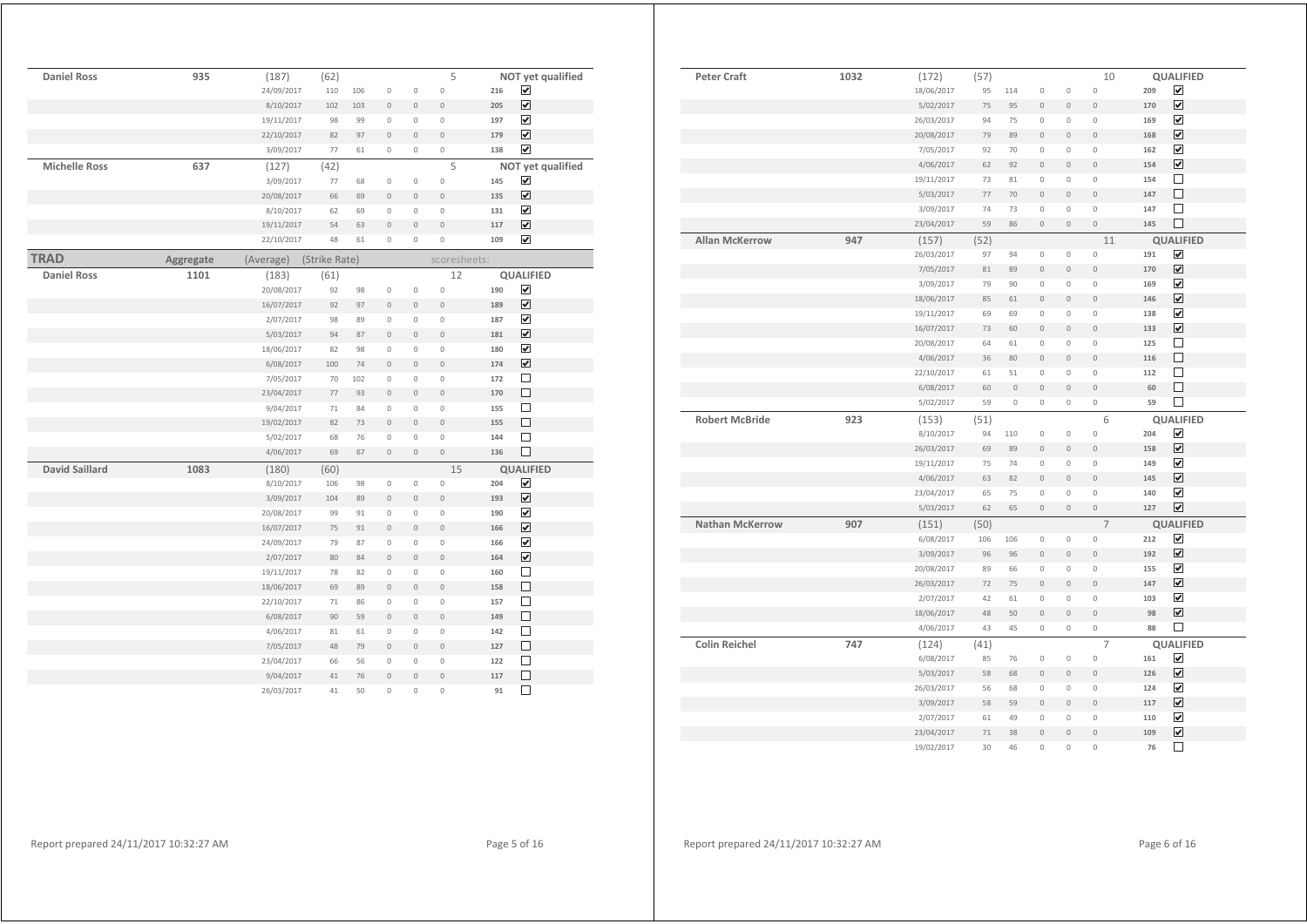| <b>Michelle Ross</b> | 677       | (112)      | (37)          |                |                |                | 10                  |     | <b>QUALIFIED</b>             |  |
|----------------------|-----------|------------|---------------|----------------|----------------|----------------|---------------------|-----|------------------------------|--|
|                      |           | 16/07/2017 | 69            | 64             | $\mathbb O$    | $\mathbb O$    | $\mathbf 0$         | 133 | ☑                            |  |
|                      |           | 18/06/2017 | 69            | 58             | $\mathbb O$    | $\overline{0}$ | $\overline{0}$      | 127 | $\overline{\mathbf{v}}$      |  |
|                      |           | 24/09/2017 | 69            | 51             | $\mathbb O$    | $\mathbb O$    | $\mathsf{O}\xspace$ | 120 | $\overline{\mathbf{v}}$      |  |
|                      |           | 2/07/2017  | 48            | 66             | $\mathbf 0$    | $\overline{0}$ | $\overline{0}$      | 114 | $\boxed{\blacktriangledown}$ |  |
|                      |           | 6/08/2017  | 63            | 36             | $\mathbb O$    | $\mathbb O$    | $\mathbf 0$         | 99  | $\overline{\mathbf{v}}$      |  |
|                      |           | 7/05/2017  | 40            | 44             | $\mathbf 0$    | $\mathbf{0}$   | $\overline{0}$      | 84  | $\overline{\mathbf{v}}$      |  |
|                      |           | 26/03/2017 | 45            | 35             | $\circ$        | $\mathbb O$    | $\mathsf{O}\xspace$ | 80  | $\Box$                       |  |
|                      |           | 4/06/2017  | 33            | 46             | $\mathbb O$    | $\mathbf{0}$   | $\overline{0}$      | 79  | $\Box$                       |  |
|                      |           | 9/04/2017  | 36            | 40             | $\mathbb O$    | $\mathbb O$    | $\mathsf{O}\xspace$ | 76  | $\Box$                       |  |
|                      |           | 23/04/2017 | 33            | 33             | $\mathbb O$    | $\mathbb O$    | $\mathbf 0$         | 66  | $\Box$                       |  |
| Paul Moxham          | 320       | (80)       | (30)          |                |                |                | $\overline{4}$      |     | NOT yet qualified            |  |
|                      |           | 7/05/2017  | 43            | 48             | $\circ$        | $\mathbf{0}$   | $\circ$             | 91  | ☑                            |  |
|                      |           | 16/07/2017 | 40            | 45             | $\mathbb O$    | $\overline{0}$ | $\overline{0}$      | 85  | $\overline{\mathbf{v}}$      |  |
|                      |           | 20/08/2017 | 82            | $\mathbf{0}$   | $\mathbf 0$    | $\circ$        | $\mathbf 0$         | 82  | $\overline{\mathbf{v}}$      |  |
|                      |           | 22/10/2017 | 23            | 39             | $\mathbb O$    | $\mathbb O$    | $\overline{0}$      | 62  | $\overline{\mathbf{v}}$      |  |
| <b>Craig Reay</b>    | 198       | (66)       | (33)          |                |                |                | 3                   |     | NOT yet qualified            |  |
|                      |           | 22/10/2017 | 57            | 63             | $\mathbb O$    | $\mathbb O$    | $\mathsf{O}\xspace$ | 120 | $\overline{\mathbf{v}}$      |  |
|                      |           | 19/11/2017 | 43            | $\mathbb O$    | $\mathbb O$    | $\mathbf{0}$   | $\mathbf 0$         | 43  | ☑                            |  |
|                      |           | 2/07/2017  | 35            | $\circ$        | $\circ$        | $\mathbb O$    | $\mathsf{O}\xspace$ | 35  | $\overline{\mathbf{v}}$      |  |
| <b>Jason Turner</b>  | 185       | (92)       | (41)          |                |                |                | $\overline{2}$      |     | NOT yet qualified            |  |
|                      |           | 4/06/2017  | 66            | 56             | $\mathbb O$    | $\mathbb O$    | 0                   | 122 | ☑                            |  |
|                      |           | 6/08/2017  | 63            | $\overline{0}$ | $\mathbf{0}$   | $\overline{0}$ | $\overline{0}$      | 63  | $\overline{\mathbf{v}}$      |  |
| <b>MSR</b>           | Aggregate | (Average)  | (Strike Rate) |                |                |                | scoresheets:        |     |                              |  |
| <b>Mark Firth</b>    | 1666      | (277)      | (92)          |                |                |                | 14                  |     | <b>QUALIFIED</b>             |  |
|                      |           | 20/08/2017 | 142           | 148            | $\mathbb O$    | $\mathbb O$    | $\mathbf 0$         | 290 | ☑                            |  |
|                      |           | 6/08/2017  | 141           | 143            | $\mathbb O$    | $\mathbb O$    | $\mathbf 0$         | 284 | $\overline{\mathbf{v}}$      |  |
|                      |           | 8/10/2017  | 135           | 144            | $\mathbb O$    | $\mathbb O$    | $\mathsf{O}\xspace$ | 279 | $\boxed{\blacktriangledown}$ |  |
|                      |           | 22/10/2017 | 132           | 142            | $\mathbf{0}$   | $\overline{0}$ | $\overline{0}$      | 274 | $\overline{\mathbf{v}}$      |  |
|                      |           | 18/06/2017 | 137           | 133            | $\mathbb O$    | $\mathbb O$    | $\mathsf{O}\xspace$ | 270 | $\overline{\mathbf{v}}$      |  |
|                      |           | 3/09/2017  | 130           | 139            | $\mathbf{0}$   | $\mathbf{0}$   | $\overline{0}$      | 269 | $\overline{\mathbf{v}}$      |  |
|                      |           | 4/06/2017  | 127           | 142            | $\mathbf 0$    | $\circ$        | $\mathbf 0$         | 269 | $\Box$                       |  |
|                      |           | 23/04/2017 | 137           | 130            | $\mathbb O$    | $\mathbf{0}$   | $\overline{0}$      | 267 | $\Box$                       |  |
|                      |           | 16/07/2017 | 130           | 128            | $\mathbb O$    | $\circ$        | $\mathbf 0$         | 258 | $\Box$                       |  |
|                      |           | 19/11/2017 | 130           | 121            | $\mathbb O$    | $\mathbb O$    | $\mathbf 0$         | 251 | $\Box$                       |  |
|                      |           | 7/05/2017  | 123           | 126            | $\mathbf 0$    | $\circ$        | $\mathbf 0$         | 249 | $\Box$                       |  |
|                      |           | 2/07/2017  | 120           | 126            | $\mathbb O$    | $\mathbf 0$    | $\mathbf 0$         | 246 | $\Box$                       |  |
|                      |           | 9/04/2017  | 115           | 127            | $\mathbb O$    | $\mathbb O$    | $\mathsf{O}\xspace$ | 242 | $\Box$                       |  |
|                      |           | 26/03/2017 | 121           | $\mathbf 0$    | $\overline{0}$ | $\overline{0}$ | $\circ$             | 121 | $\Box$                       |  |

| <b>Darren Ross</b>     | 1624 | (270)      | (90) |     |                     |                     | 15                  |     | QUALIFIED               |  |
|------------------------|------|------------|------|-----|---------------------|---------------------|---------------------|-----|-------------------------|--|
|                        |      | 8/10/2017  | 146  | 136 | $\mathbb O$         | $\mathbb O$         | $\mathbb O$         | 282 | $\overline{\mathbf{v}}$ |  |
|                        |      | 20/08/2017 | 134  | 138 | $\mathbb O$         | $\mathbb O$         | $\overline{0}$      | 272 | $\overline{\mathbf{v}}$ |  |
|                        |      | 3/09/2017  | 135  | 135 | $\mathbb O$         | $\mathbb O$         | $\circ$             | 270 | $\overline{\mathbf{v}}$ |  |
|                        |      | 6/08/2017  | 144  | 123 | $\mathsf{O}\xspace$ | $\mathsf{O}\xspace$ | $\circ$             | 267 | $\overline{\mathbf{v}}$ |  |
|                        |      | 26/03/2017 | 133  | 134 | $\mathbb O$         | $\mathbb O$         | $\mathbb O$         | 267 | $\blacktriangledown$    |  |
|                        |      | 19/11/2017 | 131  | 135 | $\mathsf{O}\xspace$ | $\circ$             | $\circ$             | 266 | $\overline{\mathbf{v}}$ |  |
|                        |      | 23/04/2017 | 130  | 135 | $\mathbb O$         | $\mathbb O$         | $\mathbb O$         | 265 | □                       |  |
|                        |      | 4/06/2017  | 130  | 132 | $\mathsf{O}\xspace$ | $\circ$             | $\circ$             | 262 | $\Box$                  |  |
|                        |      | 22/10/2017 | 122  | 139 | 0                   | $\circ$             | $\circ$             | 261 | $\Box$                  |  |
|                        |      | 2/07/2017  | 132  | 127 | $\mathsf{O}\xspace$ | $\circ$             | $\circ$             | 259 | $\Box$                  |  |
|                        |      | 24/09/2017 | 125  | 132 | 0                   | $\circ$             | $\circ$             | 257 | $\Box$                  |  |
|                        |      | 9/04/2017  | 126  | 129 | $\mathsf{O}\xspace$ | $\circ$             | $\circ$             | 255 | $\Box$                  |  |
|                        |      | 18/06/2017 | 117  | 131 | $\mathsf{O}\xspace$ | $\circ$             | $\circ$             | 248 | $\Box$                  |  |
|                        |      | 19/02/2017 | 120  | 124 | $\mathsf{O}\xspace$ | $\mathbf{0}$        | $\circ$             | 244 | $\Box$                  |  |
|                        |      | 5/02/2017  | 101  | 127 | $\mathsf{O}\xspace$ | $\mathbb O$         | $\mathsf{O}\xspace$ | 228 | $\Box$                  |  |
| <b>Steven McNicoll</b> | 1613 | (268)      | (89) |     |                     |                     | 9                   |     | <b>QUALIFIED</b>        |  |
|                        |      | 18/06/2017 | 140  | 133 | 0                   | $\mathbb O$         | $\mathbb O$         | 273 | $\overline{\mathbf{v}}$ |  |
|                        |      | 20/08/2017 | 131  | 141 | $\mathsf{O}\xspace$ | $\circ$             | $\circ$             | 272 | $\overline{\mathbf{v}}$ |  |
|                        |      | 19/11/2017 | 131  | 141 | 0                   | $\mathbb O$         | $\circ$             | 272 | $\overline{\mathbf{v}}$ |  |
|                        |      | 22/10/2017 | 126  | 141 | $\mathsf{O}\xspace$ | $\mathbf 0$         | $\circ$             | 267 | $\overline{\mathbf{v}}$ |  |
|                        |      | 2/07/2017  | 135  | 130 | 0                   | $\circ$             | $\circ$             | 265 | ☑                       |  |
|                        |      | 8/10/2017  | 133  | 131 | $\mathsf{O}\xspace$ | $\circ$             | $\circ$             | 264 | $\overline{\mathbf{v}}$ |  |
|                        |      | 4/06/2017  | 144  | 120 | 0                   | $\circ$             | $\circ$             | 264 | □                       |  |
|                        |      | 16/07/2017 | 125  | 137 | $\mathbb O$         | $\mathbb O$         | $\circ$             | 262 | □                       |  |
|                        |      | 6/08/2017  | 131  | 129 | 0                   | $\mathsf{O}\xspace$ | $\mathsf{O}\xspace$ | 260 | $\Box$                  |  |
| <b>Gary Young</b>      | 1552 | (258)      | (86) |     |                     |                     | 10                  |     | QUALIFIED               |  |
|                        |      | 19/02/2017 | 132  | 137 | $\mathbb O$         | $\circ$             | $\circ$             | 269 | ☑                       |  |
|                        |      | 9/04/2017  | 128  | 134 | $\mathbb O$         | $\mathbf{0}$        | $\circ$             | 262 | $\overline{\mathbf{v}}$ |  |
|                        |      | 7/05/2017  | 132  | 127 | $\mathbb O$         | $\circ$             | $\circ$             | 259 | $\overline{\mathbf{v}}$ |  |
|                        |      | 22/10/2017 | 121  | 137 | $\circ$             | $\mathbf{0}$        | $\circ$             | 258 | ☑                       |  |
|                        |      | 4/06/2017  | 131  | 123 | $\mathbb O$         | $\circ$             | $\circ$             | 254 | $\overline{\mathbf{v}}$ |  |
|                        |      | 23/04/2017 | 129  | 121 | $\mathsf{O}\xspace$ | $\mathbf 0$         | $\circ$             | 250 | $\overline{\mathbf{v}}$ |  |
|                        |      | 5/02/2017  | 119  | 124 | $\mathbb O$         | $\circ$             | $\circ$             | 243 | $\Box$                  |  |
|                        |      | 19/11/2017 | 117  | 117 | $\mathsf{O}\xspace$ | $\circ$             | $\circ$             | 234 | $\Box$                  |  |
|                        |      | 16/07/2017 | 111  | 116 | $\mathbb O$         | $\circ$             | $\mathbf 0$         | 227 | $\Box$                  |  |
|                        |      | 2/07/2017  | 127  | 15  | $\mathbb O$         | $\mathbb O$         | $\mathbb O$         | 142 | $\Box$                  |  |
| <b>Paul Jurskis</b>    | 1528 | (254)      | (84) |     |                     |                     | 11                  |     | QUALIFIED               |  |
|                        |      | 22/10/2017 | 132  | 135 | $\mathbb O$         | $\mathbb O$         | $\mathbf 0$         | 267 | $\overline{\mathbf{v}}$ |  |
|                        |      | 19/11/2017 | 128  | 134 | $\mathsf{O}\xspace$ | $\circ$             | $\overline{0}$      | 262 | $\overline{\mathbf{v}}$ |  |
|                        |      | 20/08/2017 | 118  | 136 | $\mathbb O$         | $\circ$             | $\mathbf 0$         | 254 | $\blacktriangledown$    |  |
|                        |      | 6/08/2017  | 121  | 130 | $\circ$             | $\mathbf{0}$        | $\circ$             | 251 | $\overline{\mathbf{v}}$ |  |
|                        |      | 7/05/2017  | 125  | 124 | $\mathbb O$         | $\circ$             | $\circ$             | 249 | $\overline{\mathbf{v}}$ |  |
|                        |      | 3/09/2017  | 118  | 127 | $\circ$             | $\mathbf{0}$        | $\circ$             | 245 | $\overline{\mathbf{v}}$ |  |
|                        |      | 24/09/2017 | 115  | 128 | $\mathbb O$         | $\circ$             | $\circ$             | 243 | П                       |  |
|                        |      | 2/07/2017  | 133  | 110 | $\circ$             | $\circ$             | $\circ$             | 243 | $\Box$                  |  |
|                        |      | 18/06/2017 | 110  | 133 | $\mathbb O$         | $\mathbf 0$         | $\overline{0}$      | 243 | П                       |  |
|                        |      | 5/03/2017  | 108  | 129 | $\overline{0}$      | $\circ$             | $\overline{0}$      | 237 | $\Box$                  |  |
|                        |      | 19/02/2017 | 110  | 120 | 0                   | $\circ$             | $\circ$             | 230 | $\Box$                  |  |
|                        |      |            |      |     |                     |                     |                     |     |                         |  |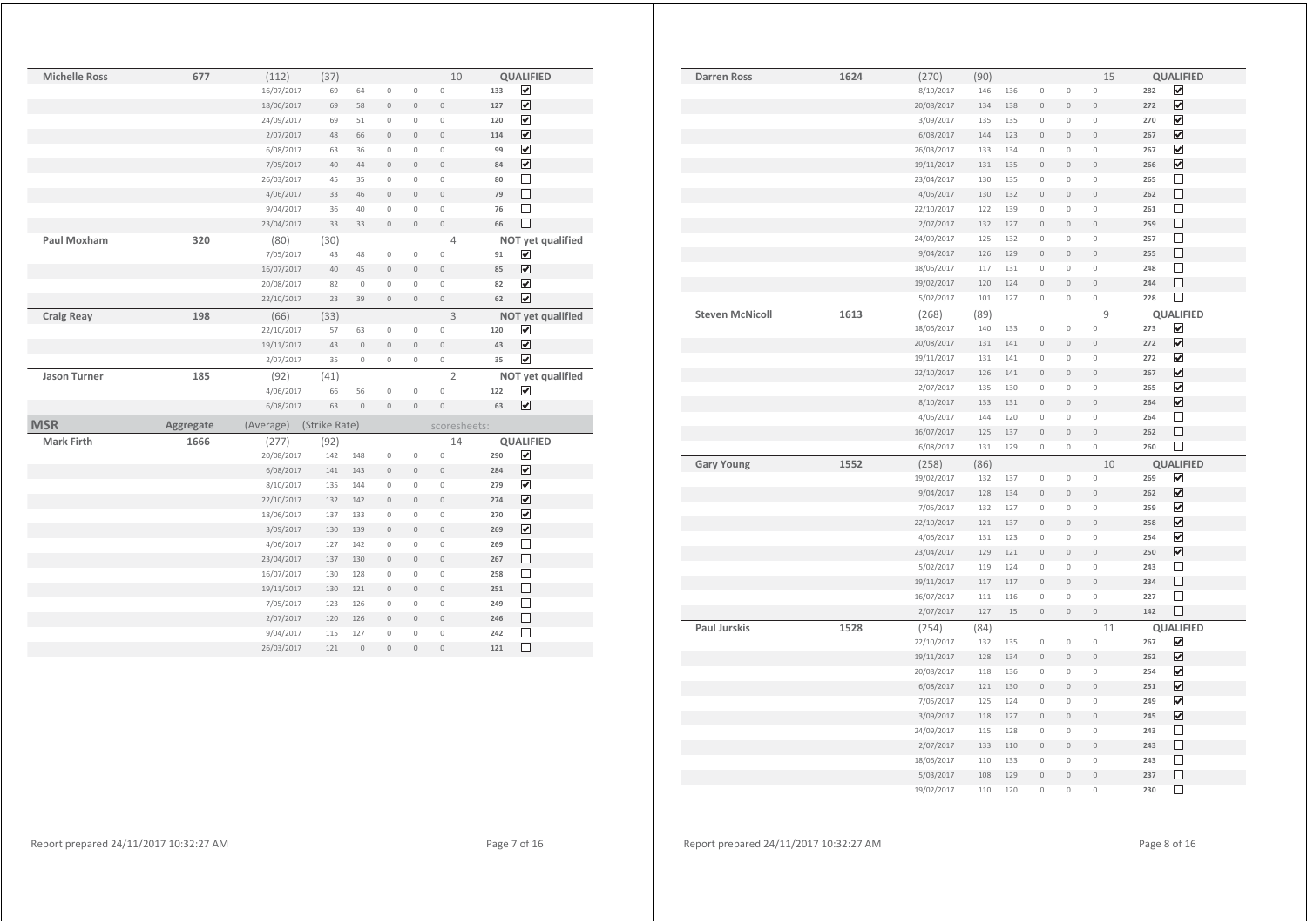| Norman Sager          | 1494      | (249)              | (83)          |                    |                               |                                  | 14                             | <b>QUALIFIED</b>               |  |
|-----------------------|-----------|--------------------|---------------|--------------------|-------------------------------|----------------------------------|--------------------------------|--------------------------------|--|
|                       |           | 8/10/2017          | 137           | 131                | $\mathbb O$                   | $\mathsf{O}\xspace$              | $\mathsf{O}\xspace$            | ☑<br>268                       |  |
|                       |           | 2/07/2017          | 131           | 126                | $\mathbb O$                   | $\circ$                          | $\overline{0}$                 | ☑<br>257                       |  |
|                       |           | 6/08/2017          | 128           | 120                | $\mathbb O$                   | $\mathsf{O}\xspace$              | 0                              | ☑<br>248                       |  |
|                       |           | 22/10/2017         | 125           | 116                | $\mathbf{0}$                  | $\overline{0}$                   | $\overline{0}$                 | ☑<br>241                       |  |
|                       |           | 5/02/2017          | 118           | 122                | $\mathbb O$                   | $\mathbb O$                      | $\mathsf{O}\xspace$            | ☑<br>240                       |  |
|                       |           | 20/08/2017         | 123           | 117                | $\circ$                       | $\overline{0}$                   | $\overline{0}$                 | ☑<br>240                       |  |
|                       |           | 19/02/2017         | 106           | 127                | $\mathbb O$                   | $\mathbb O$                      | $\mathsf{O}\xspace$            | $\Box$<br>233                  |  |
|                       |           | 3/09/2017          | 108           | 112                | $\mathbf{0}$                  | $\overline{0}$                   | $\overline{0}$                 | П<br>220                       |  |
|                       |           | 7/05/2017          | 103           | 111                | $\mathbb O$                   | $\mathsf{O}\xspace$              | 0                              | $\Box$<br>214                  |  |
|                       |           | 24/09/2017         | 103           | 108                | $\overline{0}$                | $\mathsf{O}\xspace$              | $\overline{0}$                 | $\Box$<br>211                  |  |
|                       |           | 4/06/2017          | 113           | 85                 | $\mathbf 0$                   | $\overline{0}$                   | $\mathbf 0$                    | $\Box$<br>198                  |  |
|                       |           | 5/03/2017          | 99            | 71                 | $\mathbf{0}$                  | $\overline{0}$                   | $\overline{0}$                 | $\Box$<br>170                  |  |
|                       |           | 19/11/2017         | 115           | $\circ$            | $\mathbb O$                   | $\mathsf{O}\xspace$              | $\circ$                        | $\Box$<br>115                  |  |
|                       |           | 18/06/2017         | 105           | $\overline{0}$     | $\mathbf{0}$                  | $\overline{0}$                   | $\mathbf{0}$                   | $\Box$<br>105                  |  |
| <b>Neal Walker</b>    | 494       | (123)              | (47)          |                    |                               |                                  | $\overline{4}$                 | NOT yet qualified              |  |
|                       |           | 9/04/2017          | 88            | 68                 | $\mathbb O$                   | $\mathbb O$                      | 0                              | ☑<br>156                       |  |
|                       |           | 23/04/2017         | 62            | 92                 | $\mathbb O$                   | $\mathsf{O}\xspace$              | $\circ$                        | $\overline{\mathbf{v}}$<br>154 |  |
|                       |           | 24/09/2017         | 63            | 73                 | $\mathbf 0$                   | $\overline{0}$                   | $\circ$                        | $\overline{\mathbf{v}}$<br>136 |  |
|                       |           | 8/10/2017          | 48            | $\overline{0}$     | $\mathbf{0}$                  | $\overline{0}$                   | $\overline{0}$                 | $\overline{\mathbf{v}}$<br>48  |  |
| <b>Chris Taylor</b>   | 230       | (230)              | (76)          |                    |                               |                                  | $\mathbf{1}$                   | NOT yet qualified              |  |
|                       |           | 26/03/2017         | 121           | 109                | $\mathbb O$                   | $\mathbb O$                      | $\mathbb O$                    | ☑<br>230                       |  |
| <b>Brian Sweeny</b>   | 145       | (145)              | (48)          |                    |                               |                                  | $1\,$                          | NOT yet qualified              |  |
|                       |           | 5/02/2017          | 82            | 63                 | $\mathbb O$                   | $\mathsf{O}\xspace$              | $\mathbf 0$                    | ☑<br>145                       |  |
|                       |           |                    |               |                    |                               |                                  |                                |                                |  |
|                       |           |                    |               |                    |                               |                                  |                                |                                |  |
| <b>SMC</b>            | Aggregate | (Average)          | (Strike Rate) |                    |                               |                                  | scoresheets:                   |                                |  |
| <b>Allan Park</b>     | 1622      | (270)              | (90)          |                    |                               |                                  | 10                             | <b>QUALIFIED</b>               |  |
|                       |           | 8/10/2017          | 142           | 138<br>137         | $\mathbb O$<br>$\overline{0}$ | $\overline{0}$<br>$\overline{0}$ | $\mathbb O$<br>$\overline{0}$  | ☑<br>280<br>276                |  |
|                       |           | 20/08/2017         | 139           |                    |                               |                                  |                                | $\overline{\mathbf{v}}$        |  |
|                       |           | 6/08/2017          | 134           | 138                | $\mathbb O$                   | $\mathbf 0$                      | $\mathsf{O}\xspace$            | ☑<br>272                       |  |
|                       |           | 22/10/2017         | 123           | 144                | $\mathbf 0$                   | $\overline{0}$                   | $\overline{0}$                 | ☑<br>267                       |  |
|                       |           | 3/09/2017          | 130<br>135    | 135<br>127         | $\mathbb O$<br>$\mathbf{0}$   | $\mathbf 0$<br>$\overline{0}$    | 0<br>$\overline{0}$            | ☑<br>265<br>262                |  |
|                       |           | 7/05/2017          |               |                    |                               |                                  |                                | ☑<br>259                       |  |
|                       |           | 19/11/2017         | 137           | 122                | $\mathbb O$                   | $\mathsf{O}\xspace$              | $\mathsf{O}\xspace$            | □                              |  |
|                       |           | 2/07/2017          | 116<br>128    | 135<br>$\mathbf 0$ | $\mathbf 0$<br>$\mathbb O$    | $\circ$<br>$\overline{0}$        | $\overline{0}$<br>$\circ$      | $\Box$<br>251<br>□<br>128      |  |
|                       |           | 5/02/2017          | 124           | $\mathbf 0$        | $\mathbb O$                   | $\mathbb O$                      | $\mathsf{O}\xspace$            | □<br>124                       |  |
|                       |           | 24/09/2017         |               |                    |                               |                                  |                                |                                |  |
| <b>Noel Masterson</b> | 1437      | (239)              | (79)          |                    |                               |                                  | 6                              | <b>QUALIFIED</b>               |  |
|                       |           | 5/03/2017          | 120           | 139                | $\mathbb O$                   | $\circ$                          | $\circ$                        | ☑<br>259                       |  |
|                       |           | 5/02/2017          | 118           | 127                | $\mathbf{0}$                  | $\overline{0}$                   | $\circ$                        | $\overline{\mathbf{v}}$<br>245 |  |
|                       |           | 19/02/2017         | 125           | 119                | $\circ$                       | $\overline{0}$                   | $\overline{0}$                 | ☑<br>244                       |  |
|                       |           | 26/03/2017         | 126           | 116                | $\mathbf 0$                   | $\circ$                          | $\circ$                        | ☑<br>242                       |  |
|                       |           | 9/04/2017          | 115           | 115                | $\mathbb O$                   | $\mathbf 0$                      | $\circ$                        | ☑<br>230<br>217                |  |
|                       |           | 23/04/2017         | 112           | 105                | $\mathbb O$                   | $\mathbb O$                      | $\circ$                        | ☑                              |  |
| <b>Rod Shorten</b>    | 211       | (211)              | (70)          |                    |                               |                                  | $\mathbf{1}$                   | NOT yet qualified              |  |
|                       |           | 19/11/2017         | 105           | 106                | $\mathbb O$                   | $\mathsf{O}\xspace$              | $\mathbf 0$                    | ☑<br>211                       |  |
| <b>Bernard Malone</b> | 199       | (199)<br>5/02/2017 | (66)<br>93    | 106                | $\overline{0}$                | $\overline{0}$                   | $\mathbf{1}$<br>$\overline{0}$ | NOT yet qualified<br>⊽<br>199  |  |

| HC                   | Aggregate | (Average)  | (Strike Rate) |     |              |                     | scoresheets:        |                                |
|----------------------|-----------|------------|---------------|-----|--------------|---------------------|---------------------|--------------------------------|
| <b>Blaine Scarr</b>  | 1721      | (286)      | (95)          |     |              |                     | 8                   | <b>QUALIFIED</b>               |
|                      |           | 19/02/2017 | 144           | 148 | $\mathbb O$  | $\circ$             | $\circ$             | $\blacktriangledown$<br>292    |
|                      |           | 5/03/2017  | 150           | 139 | $\circ$      | $\mathbb O$         | $\mathbf 0$         | $\overline{\mathbf{v}}$<br>289 |
|                      |           | 24/09/2017 | 144           | 143 | $\mathbf{0}$ | $\mathsf{O}\xspace$ | $\mathbb O$         | $\overline{\mathbf{v}}$<br>287 |
|                      |           | 6/08/2017  | 144           | 142 | $\mathbb O$  | $\mathbb O$         | $\mathbb O$         | $\overline{\mathbf{v}}$<br>286 |
|                      |           | 9/04/2017  | 141           | 144 | $\mathbb O$  | $\mathsf{O}\xspace$ | $\mathbb O$         | $\blacktriangledown$<br>285    |
|                      |           | 5/02/2017  | 141           | 141 | $\circ$      | $\mathbb O$         | $\mathsf{O}\xspace$ | $\overline{\mathbf{v}}$<br>282 |
|                      |           | 23/04/2017 | 127           | 143 | $\mathbf{0}$ | $\mathsf{O}\xspace$ | $\mathbb O$         | $\Box$<br>270                  |
|                      |           | 4/06/2017  | 135           | 135 | $\mathbb O$  | $\mathbb O$         | $\mathsf{O}\xspace$ | □<br>270                       |
| <b>Colin Keene</b>   | 1640      | (273)      | (91)          |     |              |                     | 16                  | QUALIFIED                      |
|                      |           | 5/03/2017  | 142           | 137 | 0            | $\mathbb O$         | 0                   | $\overline{\mathbf{v}}$<br>279 |
|                      |           | 20/08/2017 | 140           | 137 | $\mathbf{0}$ | $\mathsf{O}\xspace$ | $\mathbb O$         | $\overline{\mathbf{v}}$<br>277 |
|                      |           | 6/08/2017  | 132           | 143 | $\circ$      | $\mathbb O$         | 0                   | $\overline{\mathbf{v}}$<br>275 |
|                      |           | 2/07/2017  | 133           | 140 | $\mathbb O$  | $\mathbb O$         | $\mathsf{O}\xspace$ | $\blacktriangledown$<br>273    |
|                      |           | 4/06/2017  | 129           | 139 | $\mathbb O$  | $\mathbb O$         | $\mathbb O$         | $\overline{\mathbf{v}}$<br>268 |
|                      |           | 19/11/2017 | 134           | 134 | $\mathbf{0}$ | $\mathbb O$         | $\mathbb O$         | $\blacktriangledown$<br>268    |
|                      |           | 24/09/2017 | 128           | 139 | $\circ$      | $\mathbb O$         | 0                   | $\Box$<br>267                  |
|                      |           | 8/10/2017  | 140           | 122 | $\mathbb O$  | $\mathbb O$         | $\mathbb O$         | □<br>262                       |
|                      |           | 18/06/2017 | 130           | 129 | $\mathbb O$  | $\mathsf{O}\xspace$ | $\mathbb O$         | $\Box$<br>259                  |
|                      |           | 23/04/2017 | 127           | 126 | $\mathbb O$  | $\mathbf 0$         | $\mathbb O$         | $\Box$<br>253                  |
|                      |           | 16/07/2017 | 119           | 132 | $\circ$      | $\mathsf{O}\xspace$ | $\mathbb O$         | $\Box$<br>251                  |
|                      |           | 9/04/2017  | 120           | 127 | $\mathbb O$  | $\mathbf 0$         | $\mathsf{O}\xspace$ | □<br>247                       |
|                      |           | 22/10/2017 | 114           | 131 | $\mathbb O$  | $\mathsf{O}\xspace$ | $\mathbb O$         | □<br>245                       |
|                      |           | 26/03/2017 | 127           | 116 | $\mathbb O$  | $\mathbf 0$         | $\mathbb O$         | $\Box$<br>243                  |
|                      |           | 19/02/2017 | 122           | 120 | $\circ$      | $\mathsf{O}\xspace$ | $\mathbb O$         | ⊔<br>242                       |
|                      |           | 3/09/2017  | 115           | 124 | $\mathbb O$  | $\mathbb O$         | $\mathsf{O}\xspace$ | о<br>239                       |
| <b>Michael McRae</b> | 1581      | (263)      | (87)          |     |              |                     | 14                  | QUALIFIED                      |
|                      |           | 5/03/2017  | 141           | 132 | $\mathbb O$  | $\mathbb O$         | $\mathbb O$         | $\blacktriangledown$<br>273    |
|                      |           | 8/10/2017  | 127           | 138 | $\mathbb O$  | $\mathbf 0$         | $\mathbb O$         | $\blacktriangledown$<br>265    |
|                      |           | 3/09/2017  | 131           | 132 | $\circ$      | $\mathbb O$         | $\circ$             | $\overline{\mathbf{v}}$<br>263 |
|                      |           | 2/07/2017  | 117           | 144 | $\mathbb O$  | $\mathbb O$         | $\mathbb O$         | $\blacktriangledown$<br>261    |
|                      |           | 4/06/2017  | 139           | 122 | $\mathbb O$  | $\mathbb O$         | $\mathbb O$         | $\overline{\mathbf{v}}$<br>261 |
|                      |           | 22/10/2017 | 131           | 127 | $\circ$      | $\mathbb O$         | $\mathbb O$         | $\blacktriangledown$<br>258    |
|                      |           | 24/09/2017 | 131           | 124 | $\mathbb O$  | $\mathsf{O}\xspace$ | $\mathbb O$         | $\Box$<br>255                  |
|                      |           | 20/08/2017 | 118           | 134 | $\mathbf{0}$ | $\mathbb O$         | $\mathbb O$         | □<br>252                       |
|                      |           | 16/07/2017 | 118           | 133 | $\mathbb O$  | $\mathsf{O}\xspace$ | $\mathbb O$         | $\Box$<br>251                  |
|                      |           | 19/11/2017 | 113           | 137 | $\mathbb O$  | $\mathbb O$         | $\mathbb O$         | $\Box$<br>250                  |
|                      |           | 18/06/2017 | 128           | 120 | $\mathbb O$  | $\mathsf{O}\xspace$ | $\mathbb O$         | $\Box$<br>248                  |
|                      |           | 23/04/2017 | 115           | 131 | $\mathbb O$  | $\mathbb O$         | $\mathbb O$         | □<br>246                       |
|                      |           | 5/02/2017  | 119           | 127 | $\mathbb O$  | $\mathsf{O}\xspace$ | $\mathbb O$         | $\Box$<br>246                  |
|                      |           | 7/05/2017  | 116           | 129 | $\mathbb O$  | $\mathbf 0$         | $\mathbb O$         | $\Box$<br>245                  |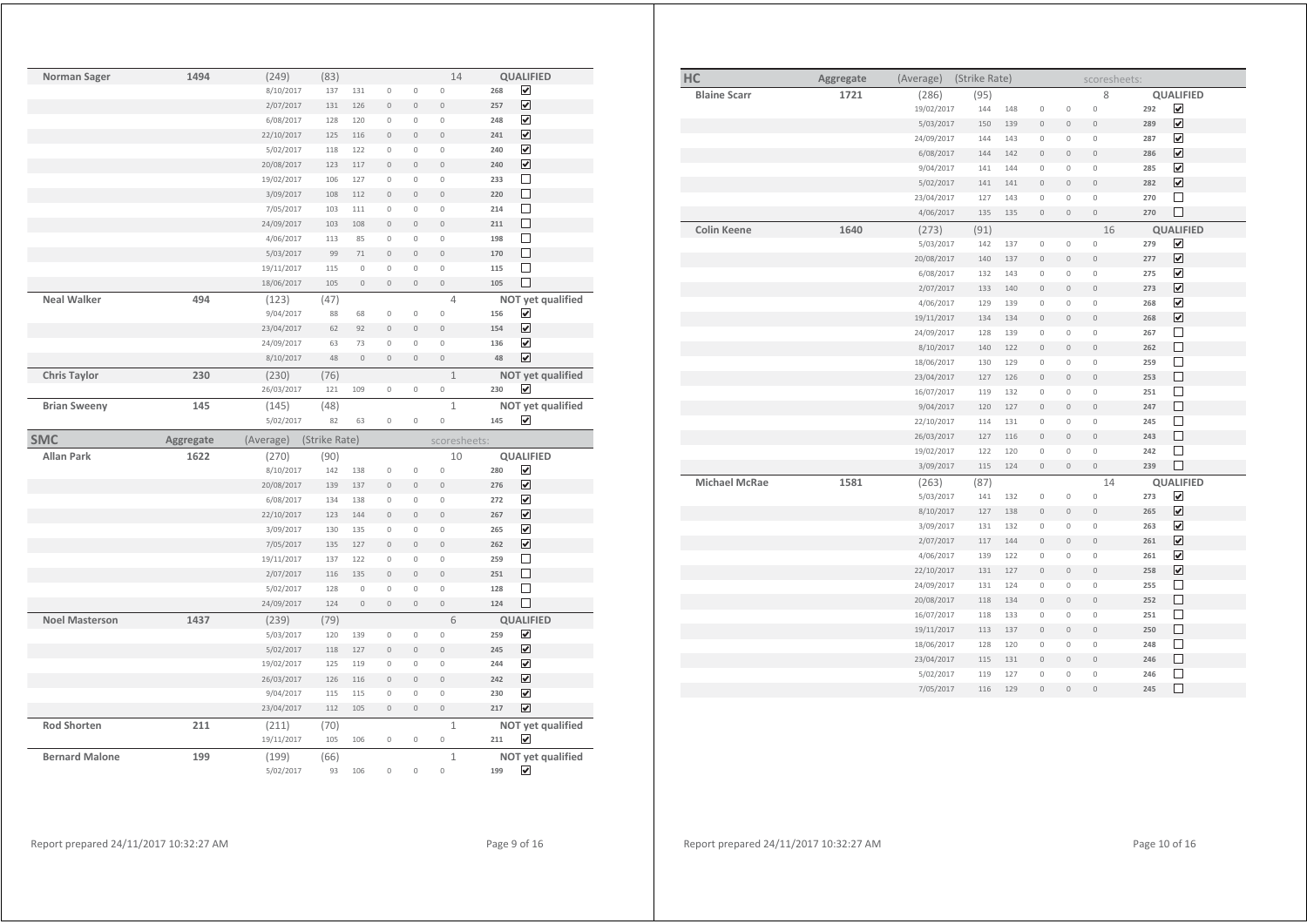| <b>Craig Robertson</b> | 1561 | (260)      | (86) |             |                     |                | 9                   |     | <b>QUALIFIED</b>        |
|------------------------|------|------------|------|-------------|---------------------|----------------|---------------------|-----|-------------------------|
|                        |      | 5/03/2017  | 136  | 135         | $\circ$             | $\mathbb O$    | $\mathbf 0$         | 271 | ☑                       |
|                        |      | 20/08/2017 | 132  | 137         | $\mathbf{0}$        | $\overline{0}$ | $\overline{0}$      | 269 | ☑                       |
|                        |      | 8/10/2017  | 120  | 137         | $\circ$             | $\circ$        | $\overline{0}$      | 257 | ☑                       |
|                        |      | 26/03/2017 | 130  | 127         | $\mathbf{0}$        | $\mathbf{0}$   | $\overline{0}$      | 257 | ☑                       |
|                        |      | 2/07/2017  | 120  | 134         | $\mathbf 0$         | $\circ$        | $\overline{0}$      | 254 | $\overline{\mathbf{v}}$ |
|                        |      | 18/06/2017 | 129  | 124         | $\mathbf{0}$        | $\mathbf{0}$   | $\overline{0}$      | 253 | ☑                       |
|                        |      | 6/08/2017  | 121  | 123         | $\mathbf 0$         | $\circ$        | $\overline{0}$      | 244 | □                       |
|                        |      | 23/04/2017 | 120  | 123         | $\mathbb O$         | $\mathbb O$    | $\overline{0}$      | 243 | П                       |
|                        |      | 16/07/2017 | 113  | 130         | $\mathbb O$         | $\mathbb O$    | $\circ$             | 243 | $\Box$                  |
| <b>James Cooze</b>     | 1525 | (254)      | (84) |             |                     |                | 6                   |     | QUALIFIED               |
|                        |      | 6/08/2017  | 132  | 134         | $\mathbb O$         | $\mathbb O$    | 0                   | 266 | ☑                       |
|                        |      | 22/10/2017 | 139  | 121         | $\mathbb O$         | $\mathbb O$    | $\overline{0}$      | 260 | ☑                       |
|                        |      | 3/09/2017  | 122  | 136         | $\mathbb O$         | $\mathbb O$    | 0                   | 258 | ☑                       |
|                        |      | 2/07/2017  | 118  | 134         | $\mathsf{O}\xspace$ | $\mathbb O$    | $\circ$             | 252 | ☑                       |
|                        |      | 5/03/2017  | 120  | 129         | $\mathbb O$         | $\mathbb O$    | 0                   | 249 | ☑                       |
|                        |      | 18/06/2017 | 132  | 108         | $\mathsf{O}\xspace$ | $\mathbb O$    | $\mathsf{O}\xspace$ | 240 | ☑                       |
|                        |      |            |      |             |                     |                |                     |     |                         |
| <b>Stephen Bruce</b>   | 1478 | (246)      | (82) |             |                     |                | 10                  |     | <b>QUALIFIED</b><br>☑   |
|                        |      | 20/08/2017 | 139  | 139         | 0                   | $\mathbb O$    | 0                   | 278 | ☑                       |
|                        |      | 5/03/2017  | 134  | 135         | $\mathbb O$         | $\mathbb O$    | $\overline{0}$      | 269 |                         |
|                        |      | 8/10/2017  | 116  | 123         | $\mathbb O$         | $\mathbb O$    | $\circ$             | 239 | ☑                       |
|                        |      | 5/02/2017  | 119  | 117         | $\overline{0}$      | $\mathbb O$    | $\circ$             | 236 | ☑                       |
|                        |      | 4/06/2017  | 119  | 112         | $\mathbb O$         | $\mathbb O$    | $\circ$             | 231 | $\overline{\mathbf{v}}$ |
|                        |      | 23/04/2017 | 109  | 116         | $\circ$             | $\mathbb O$    | $\circ$             | 225 | ☑                       |
|                        |      | 2/07/2017  | 99   | 126         | $\mathbb O$         | $\mathbb O$    | 0                   | 225 | □                       |
|                        |      | 7/05/2017  | 115  | 104         | $\circ$             | $\mathbb O$    | $\circ$             | 219 | □                       |
|                        |      | 26/03/2017 | 114  | 100         | $\mathbb O$         | $\mathbb O$    | $\circ$             | 214 | □                       |
|                        |      | 22/10/2017 | 92   | 117         | $\mathsf{O}\xspace$ | $\mathbb O$    | $\circ$             | 209 | □                       |
| <b>Derek Marler</b>    | 1155 | (192)      | (77) |             |                     |                | 6                   |     | QUALIFIED               |
|                        |      | 26/03/2017 | 125  | 125         | $\mathbb O$         | $\mathbb O$    | 0                   | 250 | ☑                       |
|                        |      | 2/07/2017  | 123  | 108         | $\mathbb O$         | $\mathbb O$    | $\mathsf{O}\xspace$ | 231 | ☑                       |
|                        |      | 4/06/2017  | 116  | 112         | $\mathbb O$         | $\mathbb O$    | 0                   | 228 | ☑                       |
|                        |      | 19/02/2017 | 114  | 108         | $\mathbb O$         | $\mathbb O$    | $\circ$             | 222 | ☑                       |
|                        |      | 23/04/2017 | 119  | $\mathbb O$ | $\mathbb O$         | $\mathbb O$    | $\mathsf{O}\xspace$ | 119 | ☑                       |
|                        |      | 5/02/2017  | 105  | $\mathbf 0$ | $\mathsf{O}\xspace$ | $\mathbb O$    | $\circ$             | 105 | $\overline{\mathbf{v}}$ |
| <b>Paul Faux</b>       | 1153 | (192)      | (64) |             |                     |                | 12                  |     | QUALIFIED               |
|                        |      | 18/06/2017 | 102  | 107         | $\overline{0}$      | $\circ$        | $\mathbf 0$         | 209 | ☑                       |
|                        |      | 4/06/2017  | 102  | 97          | $\mathbf 0$         | $\overline{0}$ | $\overline{0}$      | 199 | ☑                       |
|                        |      | 2/07/2017  | 96   | 100         | $\mathbb O$         | $\mathbb O$    | $\circ$             | 196 | $\overline{\mathbf{v}}$ |
|                        |      | 8/10/2017  | 94   | 94          | $\mathbf 0$         | $\mathbb O$    | $\overline{0}$      | 188 | ☑                       |
|                        |      | 20/08/2017 | 101  | 83          | $\mathbb O$         | $\mathbb O$    | 0                   | 184 | ☑                       |
|                        |      | 3/09/2017  | 96   | 81          | $\mathbb O$         | $\mathbb O$    | $\mathsf{O}\xspace$ | 177 | ☑                       |
|                        |      | 24/09/2017 | 75   | 99          | $\mathbb O$         | $\mathbb O$    | 0                   | 174 | □                       |
|                        |      | 23/04/2017 | 80   | 87          | $\mathbf 0$         | $\mathbf{0}$   | $\mathsf{O}\xspace$ | 167 | □                       |
|                        |      | 26/03/2017 | 53   | 79          | $\mathbb O$         | $\mathbb O$    | 0                   | 132 | □                       |
|                        |      | 9/04/2017  | 53   | 59          | $\mathbf 0$         | $\mathbf{0}$   | $\mathsf{O}\xspace$ | 112 | □                       |
|                        |      | 6/08/2017  | 91   | $\mathbb O$ | $\mathbb O$         | $\mathbb O$    | 0                   | 91  | □                       |
|                        |      | 22/10/2017 | 89   | $\circ$     | $\mathbb O$         | $\mathbb O$    | $\circ$             | 89  | $\Box$                  |
|                        |      |            |      |             |                     |                |                     |     |                         |

| Jamie Gilroy              | 1342 | (268)      | (89) |                |                |                     | 5              |     | <b>NOT yet qualified</b> |
|---------------------------|------|------------|------|----------------|----------------|---------------------|----------------|-----|--------------------------|
|                           |      | 5/02/2017  | 138  | 141            | $\mathbf 0$    | $\mathsf{O}\xspace$ | $\overline{0}$ | 279 | ☑                        |
|                           |      | 18/06/2017 | 137  | 138            | $\Omega$       | $\Omega$            | $\Omega$       | 275 | $\overline{\mathbf{v}}$  |
|                           |      | 19/11/2017 | 129  | 141            | $\mathbf 0$    | $\mathbf 0$         | $\mathbf 0$    | 270 | $\overline{\mathbf{v}}$  |
|                           |      | 7/05/2017  | 126  | 138            | $\overline{0}$ | $\overline{0}$      | $\overline{0}$ | 264 | ☑                        |
|                           |      | 4/06/2017  | 133  | 121            | $\mathbf{0}$   | $\mathbf 0$         | $\mathbf 0$    | 254 | $\overline{\mathbf{v}}$  |
| <b>Ryan Donoghue</b>      | 1028 | (257)      | (85) |                |                |                     | $\overline{4}$ |     | NOT yet qualified        |
|                           |      | 5/02/2017  | 130  | 132            | $\mathbf 0$    | $\mathbf 0$         | $\overline{0}$ | 262 | $\overline{\mathbf{v}}$  |
|                           |      | 3/09/2017  | 134  | 124            | $\Omega$       | $\Omega$            | $\Omega$       | 258 | $\overline{\mathbf{v}}$  |
|                           |      | 8/10/2017  | 135  | 119            | $\overline{0}$ | $\mathbf 0$         | $\overline{0}$ | 254 | $\overline{\mathbf{v}}$  |
|                           |      | 22/10/2017 | 128  | 126            | $\overline{0}$ | $\mathbf{0}$        | $\overline{0}$ | 254 | $\overline{\mathbf{v}}$  |
| <b>Eric Kruger</b>        | 852  | (170)      | (81) |                |                |                     | 5              |     | <b>NOT yet qualified</b> |
|                           |      | 24/09/2017 | 126  | 130            | $\mathbf 0$    | $\mathbb O$         | $\overline{0}$ | 256 | $\overline{\mathbf{v}}$  |
|                           |      | 19/11/2017 | 112  | 127            | $\mathbf{0}$   | $\mathbf{0}$        | $\overline{0}$ | 239 | $\overline{\mathbf{v}}$  |
|                           |      | 8/10/2017  | 137  | $\Omega$       | $\Omega$       | $\mathbf 0$         | $\Omega$       | 137 | $\overline{\mathbf{v}}$  |
|                           |      | 20/08/2017 | 112  | $\overline{0}$ | $\overline{0}$ | $\mathbf{0}$        | $\overline{0}$ | 112 | $\overline{\mathbf{v}}$  |
|                           |      | 22/10/2017 | 108  | $\Omega$       | $\mathbf 0$    | $\mathbf 0$         | $\Omega$       | 108 | $\overline{\mathbf{v}}$  |
| <b>Craig Forbes</b>       | 769  | (192)      | (73) |                |                |                     | $\overline{4}$ |     | NOT yet qualified        |
|                           |      | 19/02/2017 | 123  | 120            | $\mathbb O$    | $\mathsf{O}\xspace$ | $\circ$        | 243 | ⊽                        |
|                           |      | 7/05/2017  | 122  | 118            | $\mathbf{0}$   | $\overline{0}$      | $\overline{0}$ | 240 | $\blacktriangledown$     |
|                           |      | 22/10/2017 | 115  | 123            | $\mathbf{0}$   | $\mathbf 0$         | $\Omega$       | 238 | ☑                        |
|                           |      | 26/03/2017 | 48   | $\overline{0}$ | $\overline{0}$ | $\mathbf{0}$        | $\overline{0}$ | 48  | $\blacktriangledown$     |
| <b>Nathan Butterfield</b> | 525  | (262)      | (87) |                |                |                     | $\overline{2}$ |     | NOT yet qualified        |
|                           |      | 18/06/2017 | 134  | 140            | $\mathbf 0$    | $\mathbf 0$         | $\overline{0}$ | 274 | ☑                        |
|                           |      | 5/02/2017  | 126  | 125            | $\mathbf 0$    | $\mathbf 0$         | $\overline{0}$ | 251 | $\blacktriangledown$     |
| <b>Luke Bradley</b>       | 460  | (230)      | (76) |                |                |                     | $\overline{2}$ |     | NOT yet qualified        |
|                           |      | 19/02/2017 | 119  | 122            | $\Omega$       | $\mathbf 0$         | $\Omega$       | 241 | ☑                        |
|                           |      | 5/02/2017  | 121  | 98             | $\overline{0}$ | $\mathbf{0}$        | $\overline{0}$ | 219 | $\overline{\mathbf{v}}$  |
| <b>Keenan Endacott</b>    | 338  | (169)      | (56) |                |                |                     | $\overline{2}$ |     | <b>NOT yet qualified</b> |
|                           |      | 7/05/2017  | 73   | 105            | $\mathbf 0$    | $\mathsf{O}\xspace$ | $\overline{0}$ | 178 | ☑                        |
|                           |      | 9/04/2017  | 73   | 87             | $\overline{0}$ | $\mathbf{0}$        | $\overline{0}$ | 160 | $\overline{\mathbf{v}}$  |
| <b>Jeff Phillips</b>      | 243  | (243)      | (81) |                |                |                     | $\mathbf{1}$   |     | <b>NOT yet qualified</b> |
|                           |      | 6/08/2017  | 120  | 123            | $\mathbf 0$    | $\circ$             | $\overline{0}$ | 243 | ☑                        |
| Colin Reichel             | 217  | (217)      | (72) |                |                |                     | $\mathbf{1}$   |     | NOT yet qualified        |
|                           |      | 8/10/2017  | 103  | 114            | $\mathbf 0$    | $\mathsf{O}\xspace$ | $\overline{0}$ | 217 | $\overline{\mathbf{v}}$  |
| Seth Gabriel              | 190  | (95)       | (42) |                |                |                     | $\overline{2}$ |     | NOT yet qualified        |
|                           |      | 5/03/2017  | 73   | 61             | $\mathbb O$    | $\mathsf{O}\xspace$ | $\overline{0}$ | 134 | $\overline{\mathbf{v}}$  |
|                           |      | 5/02/2017  | 56   | $\Omega$       | $\overline{0}$ | $\overline{0}$      | $\overline{0}$ | 56  | $\blacktriangledown$     |
| <b>Craig Perry</b>        | 185  | (92)       | (41) |                |                |                     | $\overline{2}$ |     | NOT yet qualified        |
|                           |      | 2/07/2017  | 58   | 51             | $\circ$        | $\circ$             | $\overline{0}$ | 109 | $\overline{\mathbf{v}}$  |
|                           |      | 18/06/2017 | 76   | $\overline{0}$ | $\overline{0}$ | $\overline{0}$      | $\overline{0}$ | 76  | $\overline{\mathbf{v}}$  |
|                           |      |            |      |                |                |                     |                |     |                          |

Report prepared 24/11/2017 10:32:27 AM Page 11 of 16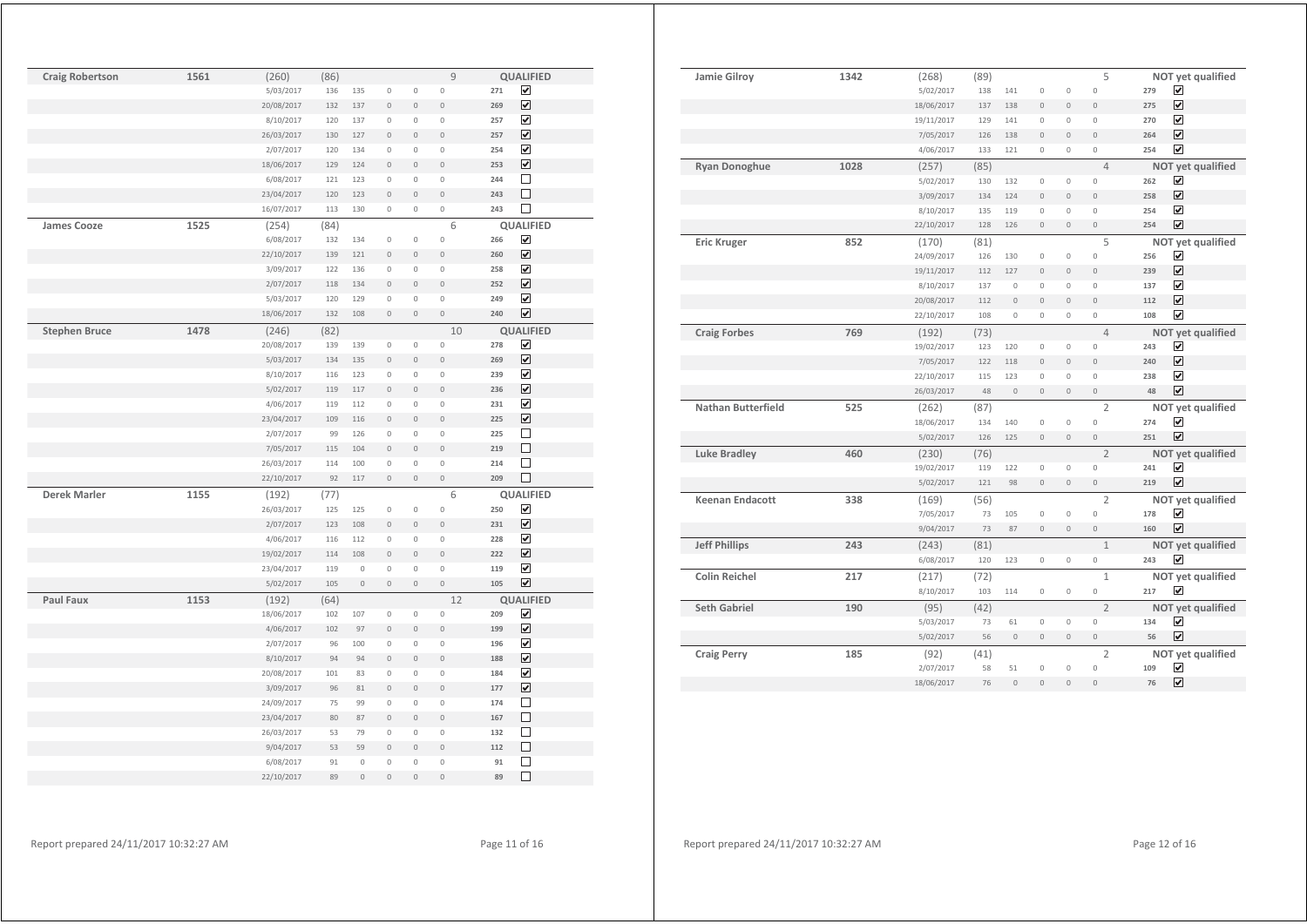| <b>FHC</b>               | Aggregate | (Average)  | (Strike Rate) |                     |                |                | scoresheets:        |     |                         |
|--------------------------|-----------|------------|---------------|---------------------|----------------|----------------|---------------------|-----|-------------------------|
| Donna Gilroy             | 1668      | (278)      | (92)          |                     |                |                | 11                  |     | <b>QUALIFIED</b>        |
|                          |           | 18/06/2017 | 139           | 146                 | $\circ$        | $\mathbb O$    | $\circ$             | 285 | ☑                       |
|                          |           | 6/08/2017  | 136           | 148                 | $\mathbb O$    | $\mathbb O$    | $\mathbb O$         | 284 | ☑                       |
|                          |           | 4/06/2017  | 133           | 146                 | $\mathbb O$    | $\mathbb O$    | $\mathbb O$         | 279 | ☑                       |
|                          |           | 5/03/2017  | 138           | 137                 | $\mathbb O$    | $\mathbf 0$    | $\mathsf{O}\xspace$ | 275 | $\overline{\mathbf{v}}$ |
|                          |           | 23/04/2017 | 137           | 136                 | $\circ$        | $\mathbb O$    | $\mathbf 0$         | 273 | ☑                       |
|                          |           | 22/10/2017 | 136           | 136                 | $\overline{0}$ | $\mathbf{0}$   | $\overline{0}$      | 272 | ☑                       |
|                          |           | 19/02/2017 | 133           | 138                 | $\circ$        | $\mathbf 0$    | $\mathbf 0$         | 271 | □                       |
|                          |           | 9/04/2017  | 131           | 133                 | $\mathbb O$    | $\mathbb O$    | $\mathbf{0}$        | 264 | □                       |
|                          |           | 5/02/2017  | 129           | 133                 | $\circ$        | $\mathbb O$    | $\mathbb O$         | 262 | □                       |
|                          |           | 20/08/2017 | 121           | 131                 | $\mathbf{0}$   | $\mathbb O$    | $\mathsf{O}\xspace$ | 252 | □                       |
|                          |           | 2/07/2017  | 113           | 108                 | $\mathbb O$    | $\mathbb O$    | $\circ$             | 221 | □                       |
| <b>Yolandie Goodyear</b> | 622       | (103)      | (69)          |                     |                |                | 9                   |     | <b>QUALIFIED</b>        |
|                          |           | 19/11/2017 | 112           | $\mathsf{O}\xspace$ | $\mathbb O$    | $\mathbb O$    | $\mathsf{O}\xspace$ | 112 | ☑                       |
|                          |           | 5/03/2017  | 110           | $\mathbf{0}$        | $\circ$        | $\circ$        | $\mathbf{0}$        | 110 | ☑                       |
|                          |           | 24/09/2017 | 109           | $\mathbf 0$         | $\mathbf 0$    | $\mathbb O$    | $\mathbf 0$         | 109 | ☑                       |
|                          |           | 6/08/2017  | 101           | $\mathbf{0}$        | $\overline{0}$ | $\overline{0}$ | $\overline{0}$      | 101 | ☑                       |
|                          |           | 8/10/2017  | 100           | $\mathbb O$         | $\mathbb O$    | $\mathbb O$    | $\mathbb O$         | 100 | ⊽                       |
|                          |           | 23/04/2017 | 90            | $\mathsf{O}\xspace$ | $\mathbf{0}$   | $\mathbb O$    | $\overline{0}$      | 90  | ☑                       |
|                          |           | 7/05/2017  | 89            | $\circ$             | $\mathbf 0$    | $\circ$        | $\mathsf{O}\xspace$ | 89  | □                       |
|                          |           | 5/02/2017  | 86            | $\circ$             | $\mathbb O$    | $\mathbb O$    | $\mathbf 0$         | 86  | $\Box$                  |
|                          |           | 9/04/2017  | 76            | $\mathbb O$         | $\mathbb O$    | $\mathbb O$    | $\mathbb O$         | 76  | □                       |
| <b>Charlotte Hobbs</b>   | 584       | (194)      | (77)          |                     |                |                | 3                   |     | NOT yet qualified       |
|                          |           | 26/03/2017 | 111           | 128                 | $\mathbb O$    | $\mathbb O$    | $\mathsf{O}\xspace$ | 239 | ☑                       |
|                          |           | 9/04/2017  | 129           | 110                 | $\mathbb O$    | $\mathbb O$    | $\overline{0}$      | 239 | ☑                       |
|                          |           | 5/02/2017  | 106           | $\mathbb O$         | $\mathbb O$    | $\mathbb O$    | $\mathsf{O}\xspace$ | 106 | ☑                       |
| <b>Megan Miles</b>       | 260       | (130)      | (86)          |                     |                |                | $\overline{2}$      |     | NOT yet qualified       |
|                          |           | 6/08/2017  | 139           | $\circ$             | $\mathbb O$    | $\mathbb O$    | $\mathsf{O}\xspace$ | 139 | ☑                       |
|                          |           | 23/04/2017 | 121           | $\mathbf 0$         | $\mathbb O$    | $\mathbf 0$    | $\mathbf 0$         | 121 | ☑                       |
| Vera Majdandzic          | 209       | (104)      | (46)          |                     |                |                | $\overline{2}$      |     | NOT yet qualified       |
|                          |           | 5/03/2017  | 95            | 61                  | $\circ$        | $\mathbb O$    | $\circ$             | 156 | $\overline{\mathbf{v}}$ |
|                          |           | 5/02/2017  | 53            | $\mathbf{0}$        | $\mathbf{0}$   | $\circ$        | $\overline{0}$      | 53  | $\overline{\mathbf{v}}$ |
| <b>MBR</b>               | Aggregate | (Average)  | (Strike Rate) |                     |                |                | scoresheets:        |     |                         |
| <b>Josh Radoll</b>       | 1571      | (261)      | (87)          |                     |                |                | 9                   |     | QUALIFIED               |
|                          |           | 23/04/2017 | 142           | 146                 | $\mathbb O$    | $\mathbb O$    | $\circ$             | 288 | ☑                       |
|                          |           | 3/09/2017  | 140           | 132                 | $\circ$        | $\mathbf{0}$   | $\mathbf{0}$        | 272 | ☑                       |
|                          |           | 9/04/2017  | 119           | 142                 | $\mathbb O$    | $\mathbb O$    | $\mathbb O$         | 261 | ☑                       |
|                          |           | 7/05/2017  | 122           | 133                 | $\circ$        | $\mathbf{0}$   | $\mathbf{0}$        | 255 | $\overline{\mathbf{v}}$ |
|                          |           | 4/06/2017  | 112           | 141                 | $\mathbb O$    | $\mathbb O$    | $\mathbb O$         | 253 | ☑                       |
|                          |           | 16/07/2017 | 111           | 131                 | $\mathbf{0}$   | $\mathbb O$    | $\mathbf 0$         | 242 | ☑                       |
|                          |           | 26/03/2017 | 135           | 82                  | $\circ$        | $\mathbb O$    | $\mathsf{O}\xspace$ | 217 | □                       |
|                          |           | 6/08/2017  | 130           | $\mathbb O$         | $\mathbb O$    | $\mathbf 0$    | $\circ$             | 130 | □                       |
|                          |           | 19/02/2017 | 122           | $\mathbf 0$         | $\mathbf 0$    | $\mathbf 0$    | $\mathbf 0$         | 122 | □                       |

| <b>Robin Dalziel</b> | 1565 | (260)      | (86)   |             |                     |                     | 17                  |     | QUALIFIED               |
|----------------------|------|------------|--------|-------------|---------------------|---------------------|---------------------|-----|-------------------------|
|                      |      | 8/10/2017  | 132    | 144         | $\mathbb O$         | $\mathbb O$         | $\mathbb O$         | 276 | $\overline{\mathbf{v}}$ |
|                      |      | 19/11/2017 | 133    | 130         | $\mathsf{O}\xspace$ | $\mathbb O$         | $\mathbb O$         | 263 | $\overline{\mathbf{v}}$ |
|                      |      | 7/05/2017  | 131    | 130         | $\overline{0}$      | $\circ$             | $\circ$             | 261 | $\blacktriangledown$    |
|                      |      | 3/09/2017  | 124    | 133         | $\overline{0}$      | $\mathbb O$         | $\mathbf 0$         | 257 | $\overline{\mathbf{v}}$ |
|                      |      | 5/02/2017  | 113    | 142         | 0                   | $\mathsf{O}\xspace$ | $\mathbb O$         | 255 | $\blacktriangledown$    |
|                      |      | 26/03/2017 | 136    | 117         | 0                   | $\mathbb O$         | $\mathbb O$         | 253 | $\overline{\mathbf{v}}$ |
|                      |      | 24/09/2017 | 132    | 118         | $\mathsf{O}\xspace$ | $\mathbf 0$         | $\mathbb O$         | 250 | П                       |
|                      |      | 20/08/2017 | 118    | 131         | $\mathbf 0$         | $\mathbf 0$         | $\circ$             | 249 | $\Box$                  |
|                      |      | 9/04/2017  | 116    | 132         | 0                   | $\mathsf{O}\xspace$ | $\mathbb O$         | 248 | $\Box$                  |
|                      |      | 2/07/2017  | 126    | 121         | $\overline{0}$      | $\mathbf 0$         | $\mathbb O$         | 247 | $\Box$                  |
|                      |      | 4/06/2017  | 107    | 137         | $\overline{0}$      | $\circ$             | $\mathbb O$         | 244 | $\Box$                  |
|                      |      | 18/06/2017 | 130    | 113         | $\overline{0}$      | $\mathbf 0$         | $\mathbf{0}$        | 243 | $\Box$                  |
|                      |      | 19/02/2017 | 121    | 122         | 0                   | $\mathbb O$         | 0                   | 243 | □                       |
|                      |      | 23/04/2017 | 122    | 120         | O                   | $\mathbf 0$         | $\mathsf{O}\xspace$ | 242 | $\Box$                  |
|                      |      | 6/08/2017  | 123    | 118         | $\mathbb O$         | $\mathsf{O}\xspace$ | $\mathbb O$         | 241 | $\Box$                  |
|                      |      | 16/07/2017 | 120    | 113         | $\circ$             | $\mathbf 0$         | $\circ$             | 233 | $\Box$                  |
|                      |      | 22/10/2017 | 121    | 110         | $\mathbb O$         | $\mathbb O$         | $\mathbb O$         | 231 | $\Box$                  |
| <b>Pete Gabriel</b>  | 1503 | (250)      | (83)   |             |                     |                     | 15                  |     | QUALIFIED               |
|                      |      | 9/04/2017  | 126    | 132         | 0                   | $\mathsf{O}\xspace$ | $\mathbb O$         | 258 | $\overline{\mathbf{v}}$ |
|                      |      | 22/10/2017 | 130    | 127         | $\overline{0}$      | $\overline{0}$      | $\mathbf{0}$        | 257 | $\blacktriangledown$    |
|                      |      | 6/08/2017  | 124    | 126         | $\mathsf{O}\xspace$ | $\mathsf{O}\xspace$ | $\mathbb O$         | 250 | $\overline{\mathbf{v}}$ |
|                      |      | 19/02/2017 | 114    | 136         | $\mathsf{O}\xspace$ | $\mathbf 0$         | $\mathbb O$         | 250 | $\blacktriangledown$    |
|                      |      | 20/08/2017 | 122    | 127         | $\mathsf{O}\xspace$ | $\mathbf 0$         | $\mathbb O$         | 249 | $\overline{\mathbf{v}}$ |
|                      |      | 19/11/2017 | 119    | 120         | $\overline{0}$      | $\mathbb O$         | $\mathbb O$         | 239 | $\overline{\mathbf{v}}$ |
|                      |      | 26/03/2017 | 114    | 125         | 0                   | $\circ$             | $\mathbb O$         | 239 | $\Box$                  |
|                      |      | 4/06/2017  | 114    | 118         | $\mathbf 0$         | $\mathbb O$         | $\mathbb O$         | 232 | $\Box$                  |
|                      |      | 5/02/2017  | 115    | 115         | $\mathbb O$         | $\mathbb O$         | 0                   | 230 | $\Box$                  |
|                      |      | 2/07/2017  | 109    | 118         | $\overline{0}$      | $\mathbf{0}$        | $\overline{0}$      | 227 | $\Box$                  |
|                      |      | 24/09/2017 | 108    | 118         | 0                   | $\mathbb O$         | $\mathbb O$         | 226 | □                       |
|                      |      | 8/10/2017  | 125    | $\circ$     | $\overline{0}$      | $\mathbf 0$         | $\mathsf{O}\xspace$ | 125 | $\Box$                  |
|                      |      | 5/03/2017  | 124    | 0           | $\mathbb O$         | $\mathbb O$         | 0                   | 124 | $\Box$                  |
|                      |      | 23/04/2017 | 118    | $\mathbf 0$ | $\overline{0}$      | $\overline{0}$      | $\circ$             | 118 | $\Box$                  |
|                      |      | 7/05/2017  | 116    | $\mathbb O$ | $\mathbb O$         | $\mathsf{O}\xspace$ | $\mathsf{O}\xspace$ | 116 | $\Box$                  |
| <b>Eric Kruger</b>   | 710  | (118)      | (67)   |             |                     |                     | 6                   |     | <b>QUALIFIED</b>        |
|                      |      | 26/03/2017 | 117    | 94          | $\overline{0}$      | $\mathbb O$         | $\circ$             | 211 | $\blacktriangledown$    |
|                      |      | 23/04/2017 | 122    | $\mathbb O$ | $\overline{0}$      | $\mathsf{O}\xspace$ | $\mathbb O$         | 122 | ☑                       |
|                      |      | 5/03/2017  | 111    | $\mathbf 0$ | $\overline{0}$      | $\mathbf 0$         | $\mathbf 0$         | 111 | $\blacktriangledown$    |
|                      |      | 19/02/2017 | 108    | $\mathbb O$ | $\overline{0}$      | $\circ$             | $\mathbb O$         | 108 | $\overline{\mathbf{v}}$ |
|                      |      | 9/04/2017  | 87     | $\mathbb O$ | $\mathsf{O}\xspace$ | $\circ$             | $\circ$             | 87  | $\blacktriangledown$    |
|                      |      | 5/02/2017  | $71\,$ | $\mathbb O$ | $\mathsf{O}\xspace$ | $\mathbb O$         | $\mathbb O$         | 71  | $\overline{\mathbf{v}}$ |
| <b>Blaine Scarr</b>  | 1408 | (281)      | (93)   |             |                     |                     | 5                   |     | NOT yet qualified       |
|                      |      | 8/10/2017  | 150    | 148         | $\mathsf{O}\xspace$ | $\mathsf{O}\xspace$ | $\circ$             | 298 | $\blacktriangledown$    |
|                      |      | 3/09/2017  | 143    | 139         | $\overline{0}$      | $\circ$             | $\mathbf 0$         | 282 | $\overline{\mathbf{v}}$ |
|                      |      | 20/08/2017 | 132    | 150         | $\mathsf{O}\xspace$ | $\mathbb O$         | $\circ$             | 282 | $\overline{\mathbf{v}}$ |
|                      |      | 2/07/2017  | 139    | 140         | 0                   | $\mathbf 0$         | $\mathbb O$         | 279 | $\blacktriangledown$    |
|                      |      | 16/07/2017 | 123    | 144         | $\overline{0}$      | $\mathbf 0$         | $\mathbf 0$         | 267 | $\overline{\mathbf{v}}$ |